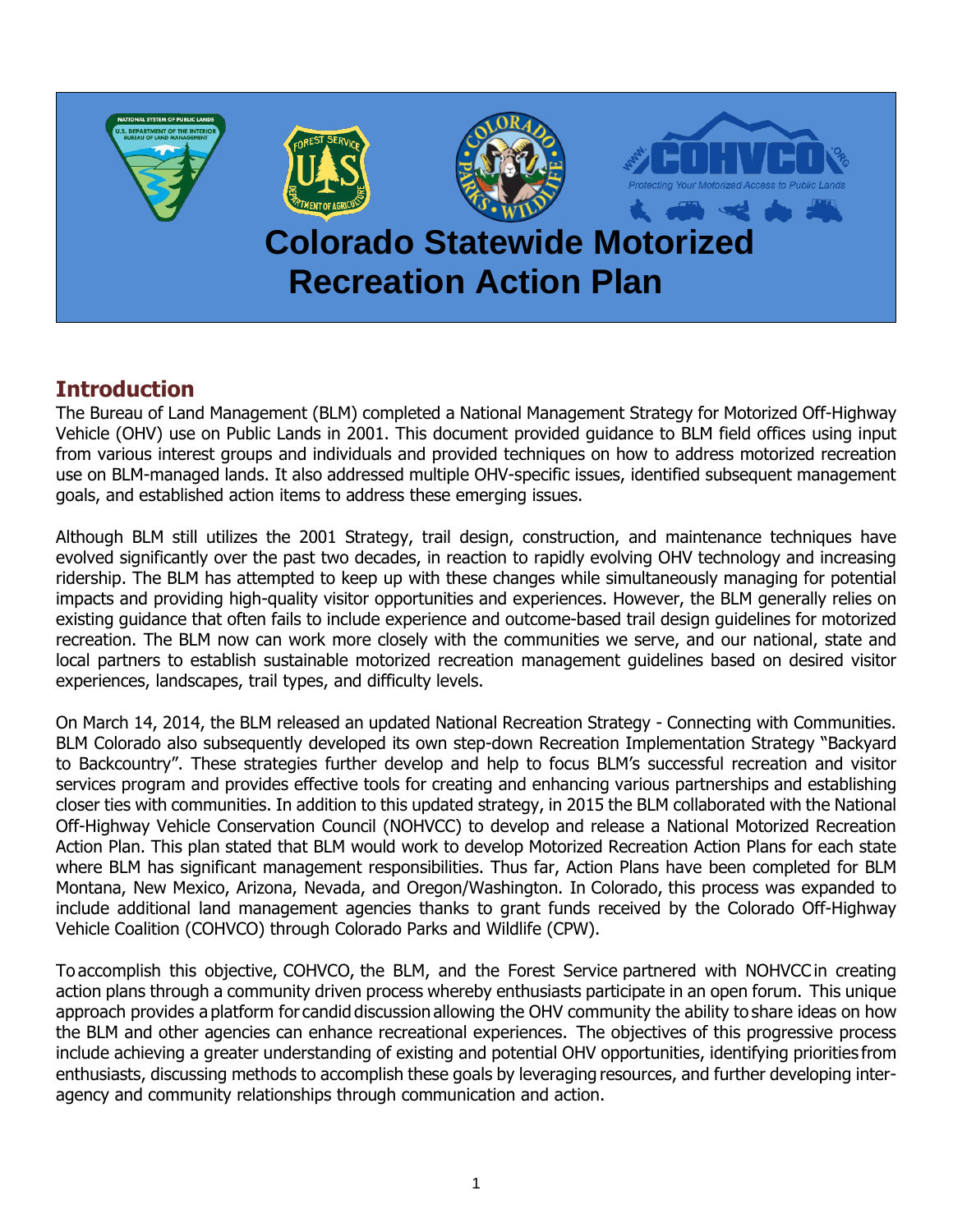### **Motorized Recreation on Public Lands in Colorado**

Between 2000 and 2016, it is estimated that the population of Colorado increased by 1.2 million people to a population of 5.5 million. Colorado is the  $7<sup>th</sup>$  fastest growing state in the nation with a 10-year population growth of 17%. Almost 60% of the new population are people between the ages of 18 and 34 years old. It is estimated that Colorado's population could expand to 8.5 million by 2050. Many identify Colorado's quality of life and outdoor recreation opportunities as a reason to move there. At least 92% of the population of Colorado recreate in the outdoors at least once every few weeks, with some reporting they participate in outdoor recreation four or more times per week. (Colorado Outdoor Recreation Plan, 2019).

With the growth in population there has been an increase in OHV enthusiasts in Colorado. An estimated 8.6% (104,916) of residential households in Colorado participated in motorized recreation in Colorado for the 2014- 2015 season. That does not include the estimated 30,000 non-resident households that participated in OHV recreation in Colorado the same season. Between the years of 2000 and 2014, Colorado OHV registrations for residents increased by 219% while OHV permits for non-residents increased by over 1,607%.

In 2017 outdoor recreation contributed \$62.5 billion in economic output, \$35 million in gross domestic product (GDP), \$9.4 billion in local, state, and federal tax revenue, and 511,000 jobs in the state. Motorized recreation is responsible for contributing \$2.3 billion in direct expenditures, \$1.8 billion in total sales, almost 17,000 jobs, and \$671 million in labour income. (Economic Contribution of Off-Highway Vehicle Recreation in Colorado – 2014-2015, 2016).

# **Action Plan for Motorized Recreation on Public Lands in Colorado**

### **Purpose**

This Colorado Statewide Motorized Recreation Action Plan will build on, and complement, the direction that was identified in the 2001 BLM National Motorized OHV Strategy, the 2014 BLM National Recreation Strategy, the 2015 BLM National Motorized Recreation Action Plan, and the 2015 BLM Colorado Recreation Strategy. This document will also be available as a resource as the Forest Service develops the Rocky Mountain Region Trails Strategy. It will accomplish this by providing state-level, community-driven direction to better plan for, and manage, motorized recreation uses on public lands in Colorado.

### **Goals**

The goals of the Colorado Motorized Recreation Action Plan are to:

- Strategically leverage partners, community and state/local government resources
- Improve agency capacity and expertise
- Improve communication with recreating public (provide accurate maps, web information, signs, etc.)

### **Process**

NOHVCC reached out to partnering organizations, NOHVCC State Partners, the Colorado Department of Parks and Wildlife, the BLM Colorado Recreation and Travel Management Leads, United States Forest Service Program Leads, and state and regional OHV clubs notifying them of the Colorado Motorized (OHV) Recreation Action Plan and to garner support for the initiative. The intent was to invite the OHV community to participate in the listening sessions and share their thoughts on how land managers can enhance recreational experience on public lands. 

89 participants took part in the eleven NOHVCC-facilitated listening sessions, which were held from January 27 – February 3, 2020 and October 26 – 29, 2020. Listening sessions were held in Alamosa, Pueblo, Colorado Springs, Denver (South), Denver (North), and Fort Collins. Due to the COVID-19 pandemic, in-person sessions in Steamboat Springs, Meeker, Glenwood Springs, Buena Vista, Gunnison, Durango, Montrose, and Grand Junction were cancelled, and a series of four virtual sessions were held to capture comments from the Western Slope. Locations were determined by BLM Colorado State Office Staff, COHVCO, CPW, and USFS Personnel from Region 2.  Participants represented a broad array of OHV users, County Commissioners, Federal, State, and Municipal representatives, and the public.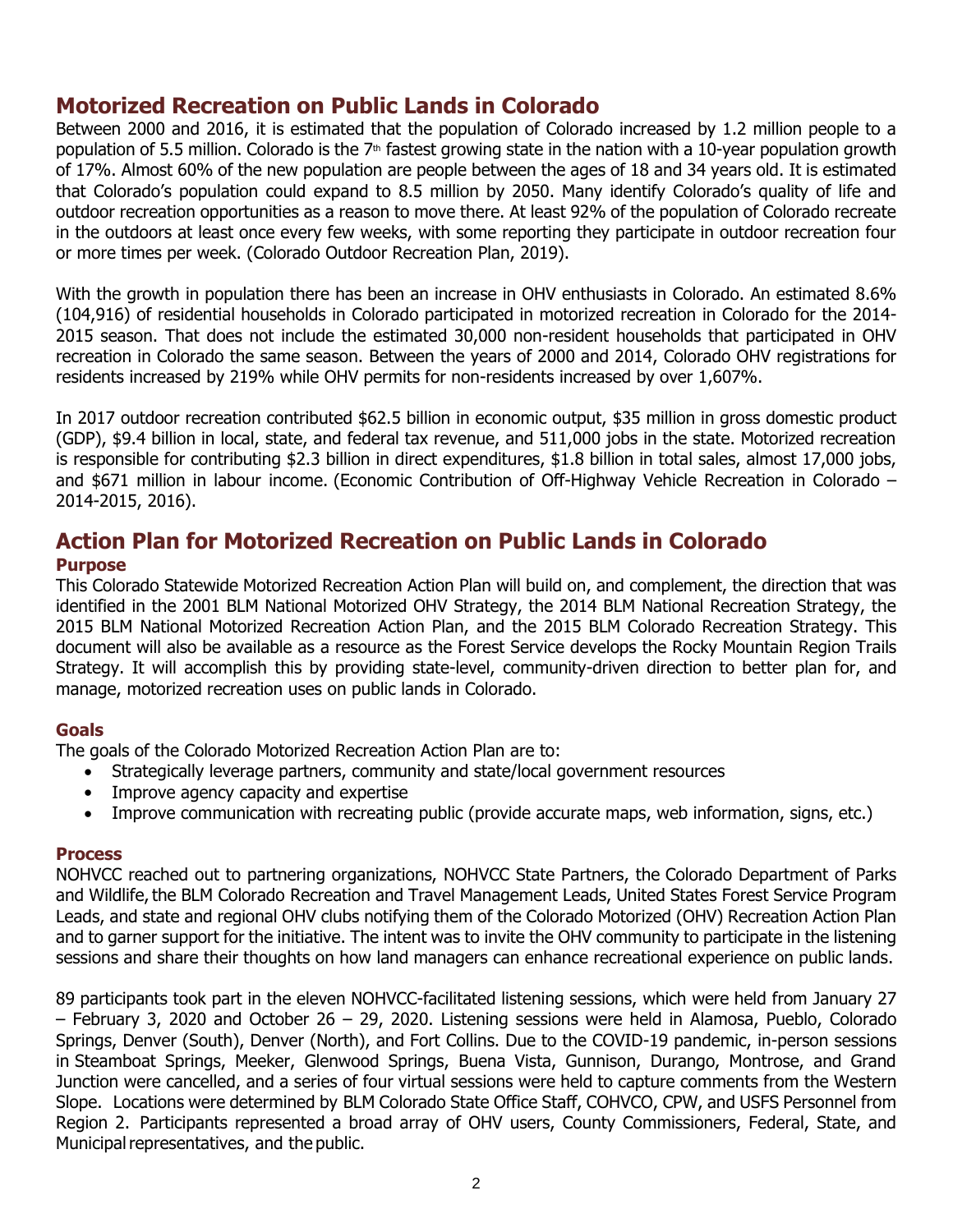### **Recommendations**

As a result of NOHVCC's eleven listening sessions, the following recommendations were developed to better manage public motorized recreation areas in Colorado:

#### **BLM**

- 1. Provide quality digital and paper maps for all OHV recreation opportunities.
- 2. Increase opportunities close to town.
- 3. Increase education and enforcement presence across the state.
- 4. Provide new or improved restroom facilities at trailheads.
- 5. Install beginner/training areas near popular trailheads and campgrounds.
- 6. Look for additional opportunities to provide connector routes to the Rainbow Trail.
- 7. Creatively seek ways to increase challenge in trails.
- 8. Sign trails with difficulty level, consistent across the trails in specific management areas.
- 9. Expand single track opportunities where feasible.
- 10. Ensure that 4x4 recreation opportunities are given equal consideration among all other recreation types.
- 11. Increase transparency through better communication and improved websites.
- 12. Improve interagency communications with the Forest Service.
- 13. Create a purpose built 4x4 trail system, with challenge features, on BLM managed land in Colorado like the Wild Bill OHV trail system on the Flathead National Forest in Montana.

#### **Forest Service**

- 1. Expand single track opportunities where feasible.
- 2. Look for additional opportunities to provide connector routes to the Rainbow Trail
- 3. Make the Green Gate Trail a loop opportunity.
- 4. Increase education and enforcement presence across the state.
- 5. Improve mapping resources.
- 6. Creatively seek challenge in trails.
- 7. Sign trails with difficulty level, consistent across the trails in specific management area
- 8. Increase transparency through better communication and improved websites.
- 9. Improved signing.
- 10. Increase opportunities close to town.
- 11. Look for opportunities for open riding/ trials riding areas.
- 12. Ensure that 4x4 recreation opportunities are given equal consideration among all other recreation types.
- 13. Provide better communication to the public regarding volunteer needs and opportunities.
- 14. Improve interagency communications with the BLM.

### **Colorado Priority Motorized Recreation Areas and Action Items**

High quality recreational outcomes are dependent on well-planned trail systems, adequate facilities, and the ability to adapt to emerging technologies and information. Well-managed motorized recreation areas have a much higher capacity to accommodate this type of use. Through public and agency input, a list of areas where motorized recreation is being actively managed, and improvements can be realistically made was created. These areas and proposed suggested action items are depicted in Table 1 (see below).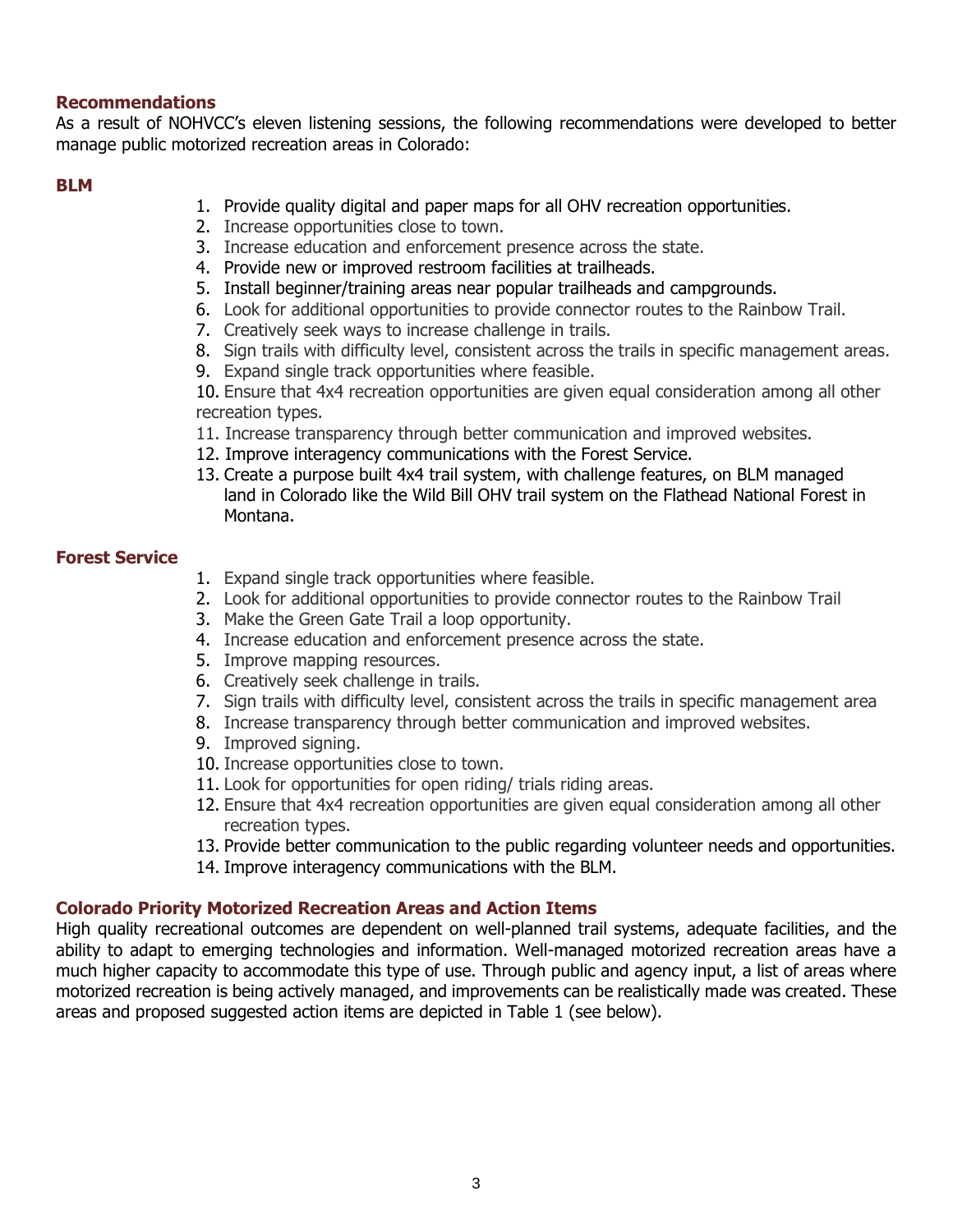| <b>BLM District/Field Office</b><br><b>OHV Area Designations</b><br>(Acres)                                                               | <b>BLM Area Name/Acres</b><br><b>Travel Route Designations</b><br>(Miles)                                                                      | <b>Allowable OHV</b><br><b>Uses</b>                                                                                                                                                                               | <b>Existing</b><br><b>Facilities</b>                                                                                                                                                                                                                                                                                                                                                                        | <b>Action Plan Items</b><br><b>Resource Management Plan (RMP) Conformance</b><br><b>Travel Management Plan (TMP) Conformance</b>                                                                                                                                                                                                                                                                                                                                                                                                                                                                                                                                                                                                                                                                                                                                                                                                                                                                                                                                                                                                                                                                                                                                                                                                                                                                                                                                                                                                                                                                                                                                                                                                                                                                                                                                                                                                                                                                              |
|-------------------------------------------------------------------------------------------------------------------------------------------|------------------------------------------------------------------------------------------------------------------------------------------------|-------------------------------------------------------------------------------------------------------------------------------------------------------------------------------------------------------------------|-------------------------------------------------------------------------------------------------------------------------------------------------------------------------------------------------------------------------------------------------------------------------------------------------------------------------------------------------------------------------------------------------------------|---------------------------------------------------------------------------------------------------------------------------------------------------------------------------------------------------------------------------------------------------------------------------------------------------------------------------------------------------------------------------------------------------------------------------------------------------------------------------------------------------------------------------------------------------------------------------------------------------------------------------------------------------------------------------------------------------------------------------------------------------------------------------------------------------------------------------------------------------------------------------------------------------------------------------------------------------------------------------------------------------------------------------------------------------------------------------------------------------------------------------------------------------------------------------------------------------------------------------------------------------------------------------------------------------------------------------------------------------------------------------------------------------------------------------------------------------------------------------------------------------------------------------------------------------------------------------------------------------------------------------------------------------------------------------------------------------------------------------------------------------------------------------------------------------------------------------------------------------------------------------------------------------------------------------------------------------------------------------------------------------------------|
| <b>Northwest District</b><br><b>Office/Kremmling Field</b><br><b>Office</b><br>Open:160<br>Limited: 1290<br>Closed:0<br>Total Acres: 1450 | <b>North Sand Hills and</b><br><b>Cooperative Management</b><br>Area (CMA)<br>Open: Unavailable<br>Limited: Unavailable<br>Closed: Unavailable | Open to motorcycles,<br>ATVs, ROVs, & 4x4s<br>(Govt Ditch and<br>Skyline Open to<br>vehicles 50" or less)<br>Seasonal Closure<br>between December<br>15 - April 15 for Big<br><b>Game Crucial Winter</b><br>Range | 13 - Developed<br>Camp Sites (each<br>site has parking,<br>fire ring, picnic<br>table, tent pad)<br>1 - Overflow<br>Parking Area for<br>Developed Camp<br>Area<br>3 - Two Vault CXT<br>Restrooms<br>$1 -$ Single Vault<br>Wooden Restroom<br>(To be replaced<br>with Two Vault<br>CXT Units)<br>$4 -$ Kiosks for<br>interpretation and<br>area rules $(5th$ to<br>be installed for<br>camp area in<br>2020) | Action Items (Post RMP/TMP/RAMP Plan Completion)<br>Develop brochure and map of area<br>$\bullet$<br>Create Friends or Stakeholder Group<br>$\bullet$<br>Recruit additional volunteers<br>$\bullet$<br>Increase enforcement activities<br>$\bullet$<br>Create plan for designated camping, permanent fire pits and<br>$\bullet$<br>potential additional camp facilities<br>Identify, Design improved trail plan for access to/from camp<br>$\bullet$<br>areas and dune/trail areas.<br>Identify new trail opportunities with/if potential CMA<br>$\bullet$<br>expansion area.<br>Identify and plan for potential single-track trail opportunity.<br>$\bullet$<br>Mitigate for sedimentation impacts to North Sand Creek and<br>$\bullet$<br>provide loop opportunity.<br>North Sand Creek listed as impaired stream for<br>$\bullet$<br>sedimentation. In negotiations to reopen route with<br>elimination of creek crossings.<br>Provide protection and interpretation to historic cabin<br>$\bullet$<br>adjacent to North Sand Creek crossing trail.<br>Provide interpretive self-riding trail tour with stops providing<br>$\bullet$<br>information on area resources and opportunities.<br>Include mitigating and designing crossing of Government<br>$\bullet$<br>Creek that does not contribute to sedimentation of creek to<br>allow for loop opportunity utilizing Mendenhall Road in State<br>Forest State Park.<br>Development of Business Plan for identifying Fees for Area,<br>$\bullet$<br>distribution of fees and planned use at RMA and CMA with<br>CMA entities and Jackson County for providing essential<br>services (EMS, Search and Rescue, Law Enforcement<br>support).<br>Undergo a Carrying Capacity analysis for RMA and CMA to<br>$\bullet$<br>determine Carrying Capacities for the area on popular<br>weekends (Holidays, Mexifest), high use weekends and other<br>periods when area is open.<br>> Do Action Items Conform to RMP? Yes<br>> Do Action Items Conform to TMP? Yes |

# **Table 1. Action Items for Existing/Priority Motorized Recreation Areas on BLM Managed Lands in Colorado**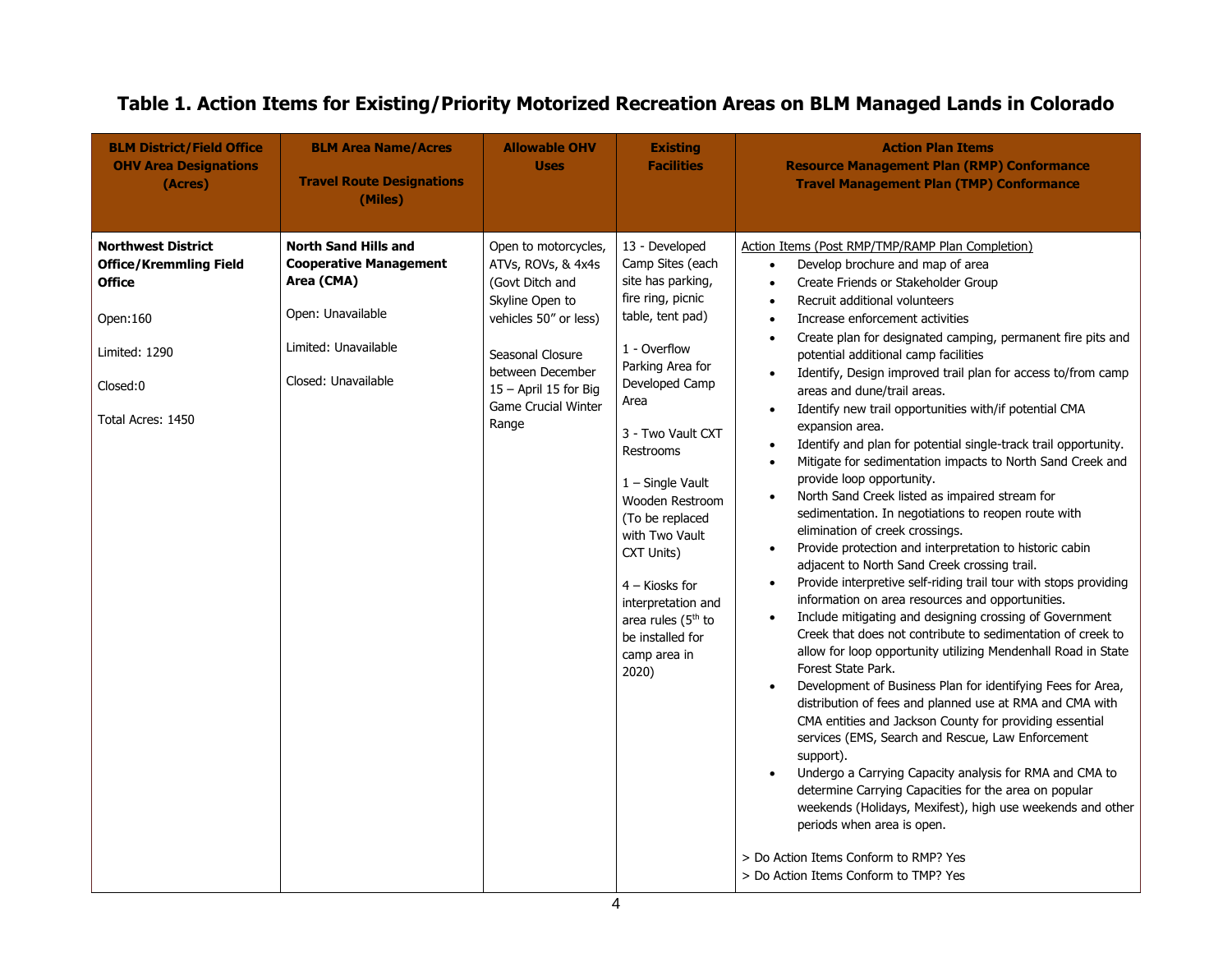| <b>BLM District/Field Office</b><br><b>OHV Area Designations</b><br>(Acres)                                                                   | <b>BLM Area Name/Acres</b><br><b>Travel Route Designations</b><br>(Miles)                               | <b>Allowable OHV</b><br><b>Uses</b>                                                                                                                                                                                                                    | <b>Existing</b><br><b>Facilities</b>                         | <b>Action Plan Items</b><br><b>Resource Management Plan (RMP) Conformance</b><br><b>Travel Management Plan (TMP) Conformance</b>                                                                                                                                                                                                                                                                                                                                                                                                                                                                                     |
|-----------------------------------------------------------------------------------------------------------------------------------------------|---------------------------------------------------------------------------------------------------------|--------------------------------------------------------------------------------------------------------------------------------------------------------------------------------------------------------------------------------------------------------|--------------------------------------------------------------|----------------------------------------------------------------------------------------------------------------------------------------------------------------------------------------------------------------------------------------------------------------------------------------------------------------------------------------------------------------------------------------------------------------------------------------------------------------------------------------------------------------------------------------------------------------------------------------------------------------------|
| <b>Northwest District</b><br><b>Office/Kremmling Field</b><br><b>Office</b><br>Open:82<br>Limited: 25,575<br>Closed: 0<br>Total acres: 25,657 | <b>Wolford RMA</b><br>25, 657 acres<br>Open: Unavailable<br>Limited: Unavailable<br>Closed: Unavailable | Open to motorcycles,<br>ATVs, ROVs, & 4x4s<br>Seasonal Closure<br>December 15 - April<br>15 for Big Game<br>Crucial Winter Range<br>One additional route<br>within RMA has<br>extended Seasonal<br>Restriction to May 15<br>for Greater Sage<br>Grouse | 2 staging areas<br>6 kiosks                                  | Action Items (Post RMP/TMP/RAMP Plan Completion)<br>Update brochure<br>$\bullet$<br>Update digital/paper maps<br>$\bullet$<br>Create Friends Group<br>$\bullet$<br>Increase volunteer capacity<br>$\bullet$<br>Increase awareness of OHV registration requirements<br>$\bullet$<br>Improve sign plan and route numbering to improve access<br>$\bullet$<br>Identify new trail plan<br>$\bullet$<br>Identify improvements for open area<br>$\bullet$<br>Install youth training track<br>$\bullet$<br>Create designated camping area<br>> Do Action Items Conform to RMP? Yes<br>> Do Action Items Conform to TMP? Yes |
| Northwest District Office/<br><b>Little Snake Field Office</b><br>Open: 19,000<br>Limited: 0                                                  | <b>Little Sahara</b><br>19,000 acres<br>Open: Unavailable<br>Limited: Unavailable                       | Open to motorcycles,<br>ATVs, ROVs, & 4x4s                                                                                                                                                                                                             | Parking Areas<br><b>Kiosks</b><br><b>Interpretive Panels</b> | Action Items (Prior to RMP/TMP/RAMP Plan Completion):<br>Action Items (Post RMP/TMP/RAMP Plan Completion)<br>Create digital/paper map<br>$\bullet$<br>Add area map to mapping app<br>$\bullet$<br>Organize Volunteer Efforts<br>$\bullet$                                                                                                                                                                                                                                                                                                                                                                            |
| Closed: 0<br>Total: 19,000                                                                                                                    | Closed: Unavailable                                                                                     |                                                                                                                                                                                                                                                        |                                                              | Obtain and install additional signs<br>$\bullet$<br>Complete trail Inventory<br>$\bullet$<br>Secure funding to create management plan<br>$\bullet$<br>> Do Action Items Conform to RMP? Yes<br>> Do Action Items Conform to TMP? N/A                                                                                                                                                                                                                                                                                                                                                                                 |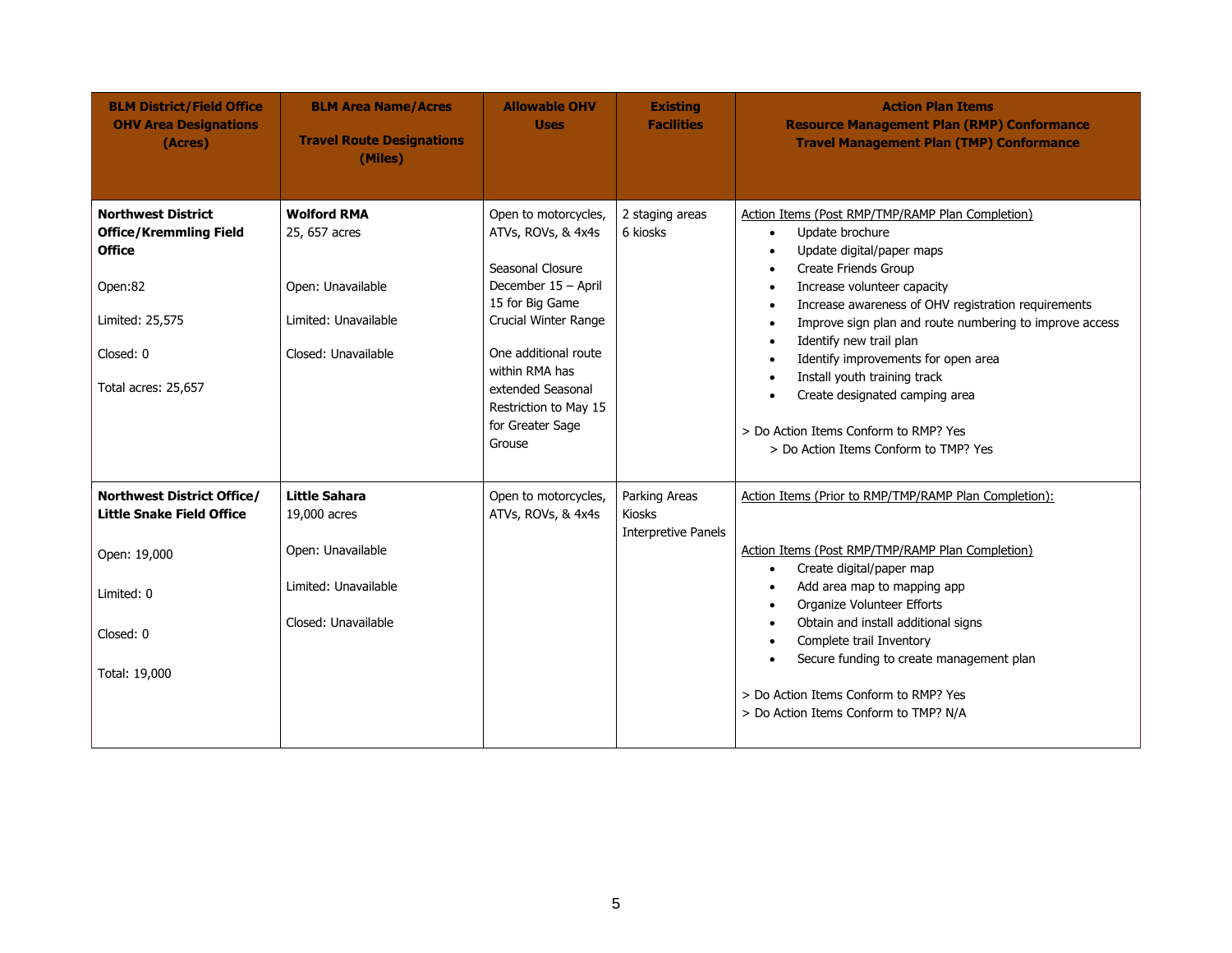| <b>BLM District/Field Office</b><br><b>OHV Area Designations</b><br>(Acres)                                                                                      | <b>BLM Area Name/Acres</b><br><b>Travel Route Designations</b><br>(Miles)                                          | <b>Allowable OHV</b><br><b>Uses</b>        | <b>Existing</b><br><b>Facilities</b> | <b>Action Plan Items</b><br><b>Resource Management Plan (RMP) Conformance</b><br><b>Travel Management Plan (TMP) Conformance</b>                                                                                                                                                                                                                                                                                                                                                                 |
|------------------------------------------------------------------------------------------------------------------------------------------------------------------|--------------------------------------------------------------------------------------------------------------------|--------------------------------------------|--------------------------------------|--------------------------------------------------------------------------------------------------------------------------------------------------------------------------------------------------------------------------------------------------------------------------------------------------------------------------------------------------------------------------------------------------------------------------------------------------------------------------------------------------|
| <b>Northwest District</b><br><b>Office/White River Field</b><br><b>Office</b><br>Open: 16 (planned)<br>Limited: 1584 (planned)<br>Closed: 0<br>Total Acres: 1600 | LO7 Hill<br>1600 acres<br>Open: Unavailable<br>Limited: Unavailable<br>Closed: Unavailable                         | Open to motorcycles,<br>ATVs, ROVs, & 4x4s | None                                 | Action Items (Post RMP/TMP/RAMP Plan Completion)<br>Create digital/paper map<br>$\bullet$<br>Add area map to mapping app<br>$\bullet$<br>Create Friends group for OHV area<br>$\bullet$<br>Organize Volunteer efforts<br>$\bullet$<br>Install signing<br>$\bullet$<br><b>Install Kiosk</b><br>> Do Action Items Conform to RMP? Yes<br>> Do Action Items Conform to TMP? Yes                                                                                                                     |
| Northwest District Office/<br><b>White River Field Office</b><br>Open: 50 (planned)<br>Limited: 565 (planned)<br>Closed: 0<br>Total acres: 615 acres             | <b>Rangely Rock Crawling Park</b><br>615 acres<br>Open: Unavailable<br>Limited: Unavailable<br>Closed: Unavailable | Open to motorcycles<br>ATVs, ROVs, & 4x4s  | 2 parking areas<br>2 kiosks          | Action Items (Post RMP/TMP/RAMP Plan Completion)<br>Create digital/paper map<br>$\bullet$<br>Add area map to mapping app<br>$\bullet$<br>Create Friends group for OHV area<br>$\bullet$<br>Organize Volunteer efforts<br>$\bullet$<br>Install entrance signs, open area boundary signs, and trail<br>$\bullet$<br>signs<br>Designate new rock crawling routes outside of the planned<br>$\bullet$<br>open area<br>> Do Action Items Conform to RMP? Yes<br>> Do Action Items Conform to TMP? Yes |
| <b>Northwest District</b><br><b>Office/White River Field</b><br><b>Office</b><br>Open: 91 (planned)<br>Limited: 509 (planned)<br>Closed: 0<br>Total acres: 600   | <b>North Dinosaur</b><br>600 acres<br>Open: Unavailable<br>Limited: Unavailable<br>Closed: Unavailable             | Open to motorcycles<br>ATVs, ROVs, & 4x4s  | 2 parking areas<br>2 kiosks          | Action Items (Post RMP/TMP/RAMP Plan Completion)<br>Create digital/paper map<br>$\bullet$<br>Add area map to mapping app<br>$\bullet$<br>Create Friends group for OHV area<br>$\bullet$<br>Organize Volunteer efforts<br>$\bullet$<br>Install open area boundary signs<br>$\bullet$<br><b>Install Kiosk</b><br>$\bullet$<br>> Do Action Items Conform to RMP? Yes<br>> Do Action Items Conform to TMP? Yes                                                                                       |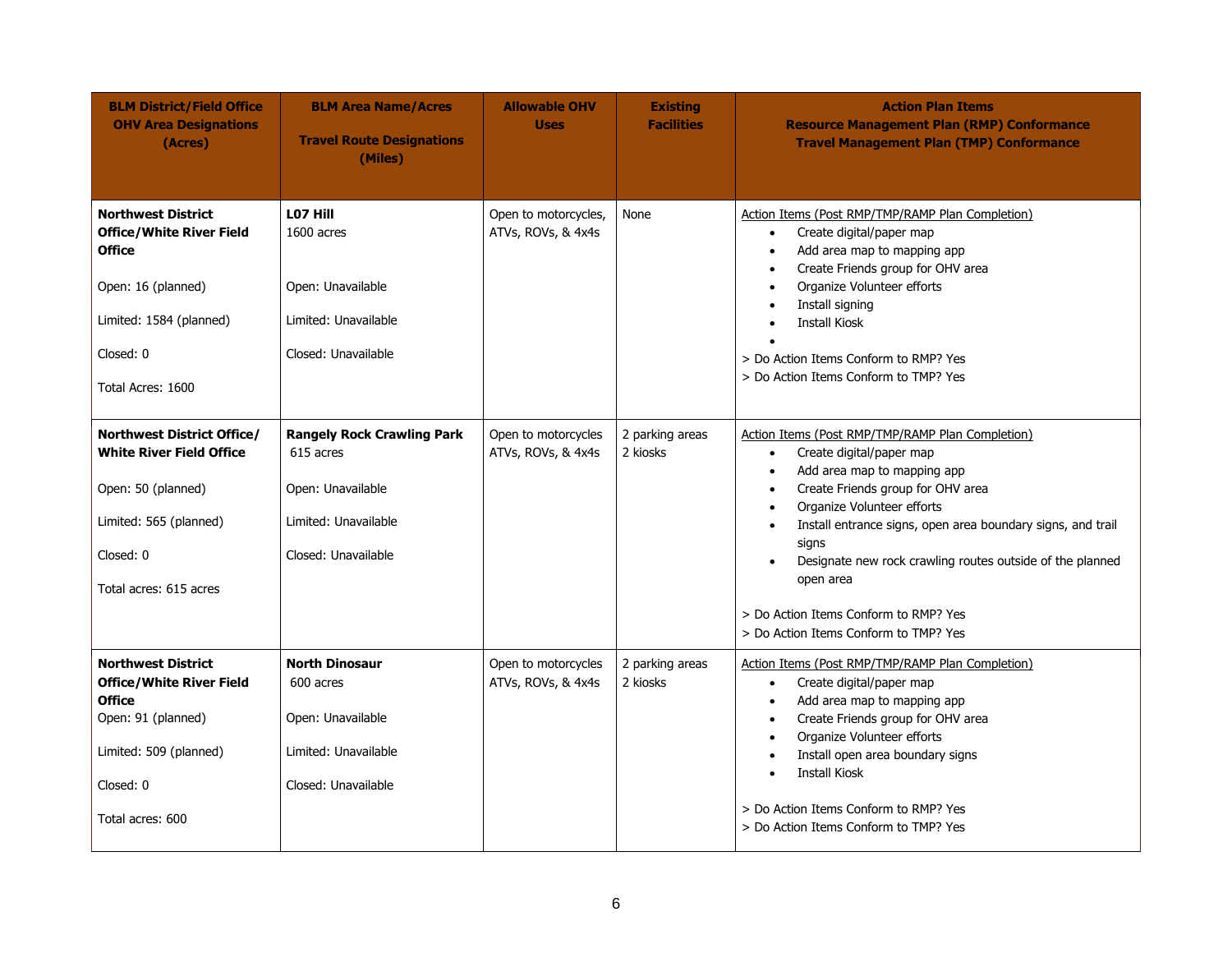| <b>BLM District/Field Office</b><br><b>OHV Area Designations</b><br>(Acres)                                                                               | <b>BLM Area Name/Acres</b><br><b>Travel Route Designations</b><br>(Miles)                                                             | <b>Allowable OHV</b><br><b>Uses</b>        | <b>Existing</b><br><b>Facilities</b> | <b>Action Plan Items</b><br><b>Resource Management Plan (RMP) Conformance</b><br><b>Travel Management Plan (TMP) Conformance</b>                                                                                                                                                                                                                                                                                                                                                                                                                                                                          |
|-----------------------------------------------------------------------------------------------------------------------------------------------------------|---------------------------------------------------------------------------------------------------------------------------------------|--------------------------------------------|--------------------------------------|-----------------------------------------------------------------------------------------------------------------------------------------------------------------------------------------------------------------------------------------------------------------------------------------------------------------------------------------------------------------------------------------------------------------------------------------------------------------------------------------------------------------------------------------------------------------------------------------------------------|
| <b>Northwest District Office/</b><br><b>White River Field Office</b><br>Open: 10 (planned)<br>Limited: 10 (planned)<br>Closed: 0<br>Total acres: 20 acres | <b>North Rangely</b><br>20 acres<br>Open: Unavailable<br>Limited: Unavailable<br>Closed: Unavailable                                  | Open to motorcycles,<br>ATVS, ROVs, & 4x4s | Parking Area                         | Action Items (Prior to RMP/TMP/RAMP Plan Completion):<br>Action Items (Post RMP/TMP/RAMP Plan Completion)<br>Create digital/paper map<br>$\bullet$<br>Add area map to mapping app<br>$\bullet$<br>Create Friends group for OHV area<br>$\bullet$<br>Organize Volunteer efforts<br>$\bullet$<br>Install signing<br>$\bullet$<br><b>Install Kiosk</b><br>$\bullet$<br>Implement Open Area<br>$\bullet$<br>Design and Install Trails for Existing or New OHV Area<br>$\bullet$<br><b>Install Parking Area</b><br>$\bullet$<br>> Do Action Items Conform to RMP? Yes<br>> Do Action Items Conform to TMP? Yes |
| Northwest District Office/<br><b>White River Field Office</b><br>Open: 0<br>Limited: 0<br>Closed: 0<br>Undesignated: 300,000<br>Total acres: 300,000      | <b>Wagon Wheel West OHV</b><br><b>Trails</b><br>300,000 acres<br>Open:0<br>Limited: 141 miles<br>Closed: 0<br>Undesignated: 600 miles | Open to motorcycles<br>ATVs, ROVs, & 4x4s  | Parking Area<br>Kiosks               | Action Items (Post RMP/TMP/RAMP Plan Completion)<br>Create digital/paper map<br>$\bullet$<br>Add area map to mapping app<br>$\bullet$<br>Create Friends group for OHV area<br>$\bullet$<br>Organize Volunteer efforts<br>$\bullet$<br>Install signing<br>$\bullet$<br><b>Install Kiosk</b><br>$\bullet$<br>> Do Action Items Conform to RMP? Yes<br>> Do Action Items Conform to TMP? Yes                                                                                                                                                                                                                 |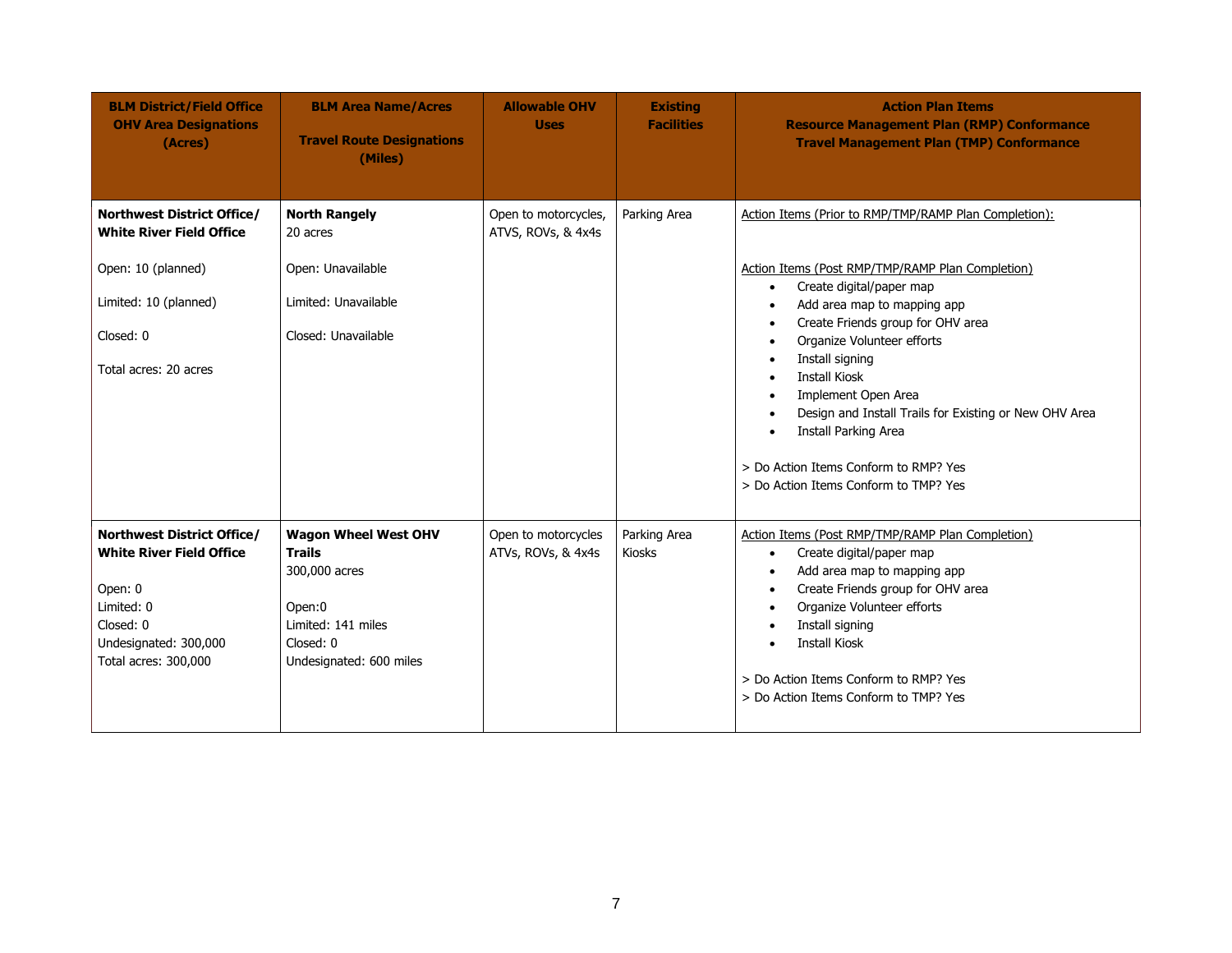| <b>BLM District/Field Office</b><br><b>OHV Area Designations</b><br>(Acres)                                                                        | <b>BLM Area Name/Acres</b><br><b>Travel Route Designations</b><br>(Miles)                                                        | <b>Allowable OHV</b><br><b>Uses</b>            | <b>Existing</b><br><b>Facilities</b>                      | <b>Action Plan Items</b><br><b>Resource Management Plan (RMP) Conformance</b><br><b>Travel Management Plan (TMP) Conformance</b>                                                                                                                                                                                                                                              |
|----------------------------------------------------------------------------------------------------------------------------------------------------|----------------------------------------------------------------------------------------------------------------------------------|------------------------------------------------|-----------------------------------------------------------|-------------------------------------------------------------------------------------------------------------------------------------------------------------------------------------------------------------------------------------------------------------------------------------------------------------------------------------------------------------------------------|
| <b>Rocky Mountain District</b><br><b>Office/Royal Gorge Field</b><br><b>Office</b><br>Open: 0<br>Limited: 40<br>Closed: 0<br>Total Acres: 40       | Slaughterhouse<br>40 acres<br>Open: Unavailable<br>Limited: Unavailable<br>Closed: Unavailable                                   | Open to motorcycles,<br>ATVs, ROVs, & 4x4s     | Parking Area                                              | Action Items (Post RMP/TMP/RAMP Plan Completion)<br>Install kiosk<br>$\bullet$<br>Install Entry sign<br>$\bullet$<br>> Do Action Items Conform to RMP? Yes<br>> Do Action Items Conform to TMP?<br>Yes                                                                                                                                                                        |
| <b>Rocky Mountain District</b><br><b>Office/Royal Gorge Field</b><br><b>Office</b><br>Open: 0<br>Limited: 6,300<br>Closed: 0<br>Total Acres: 6,300 | <b>Texas Creek</b><br>6,300 acres<br>Open: 0<br>Limited: 30 miles<br>Closed: 0                                                   | Open to motorcycles,<br>ATVs, ROVs, & 4x4s     | Parking Area<br>Vault Toilet<br>Kiosk                     | Action Items (Post RMP/TMP/RAMP Plan Completion)<br>Secure funding for kiosk<br>$\bullet$<br>Install kiosk<br>$\bullet$<br>Implement single track trail<br>$\bullet$<br>> Do Action Items Conform to RMP? Yes<br>> Do Action Items Conform to TMP?<br>Yes                                                                                                                     |
| <b>Rocky Mountain District</b><br><b>Office/Royal Gorge Field</b><br><b>Office</b><br>Open: 0<br>Limited: 52<br>Closed: 0<br>Total Acres: 52       | <b>Turkey Rock</b><br>52 acres<br>Open: Unavailable<br>Limited: 3 miles (single track<br>motorized trail)<br>Closed: Unavailable | Open to trials<br>motorcycles &<br>motorcycles | Parking Area<br><b>Entry Sign</b><br><b>Boundary Sign</b> | Action Items (Post RMP/TMP/RAMP Plan Completion)<br>Secure funding for kiosk<br>$\bullet$<br>Install kiosk<br>$\bullet$<br>Partner with Rocky Mtn Trials Assoc to development trials<br>$\bullet$<br>specific language and educational kiosk<br>Install beginner training area<br>$\bullet$<br>> Do Action Items Conform to RMP? Yes<br>> Do Action Items Conform to TMP? Yes |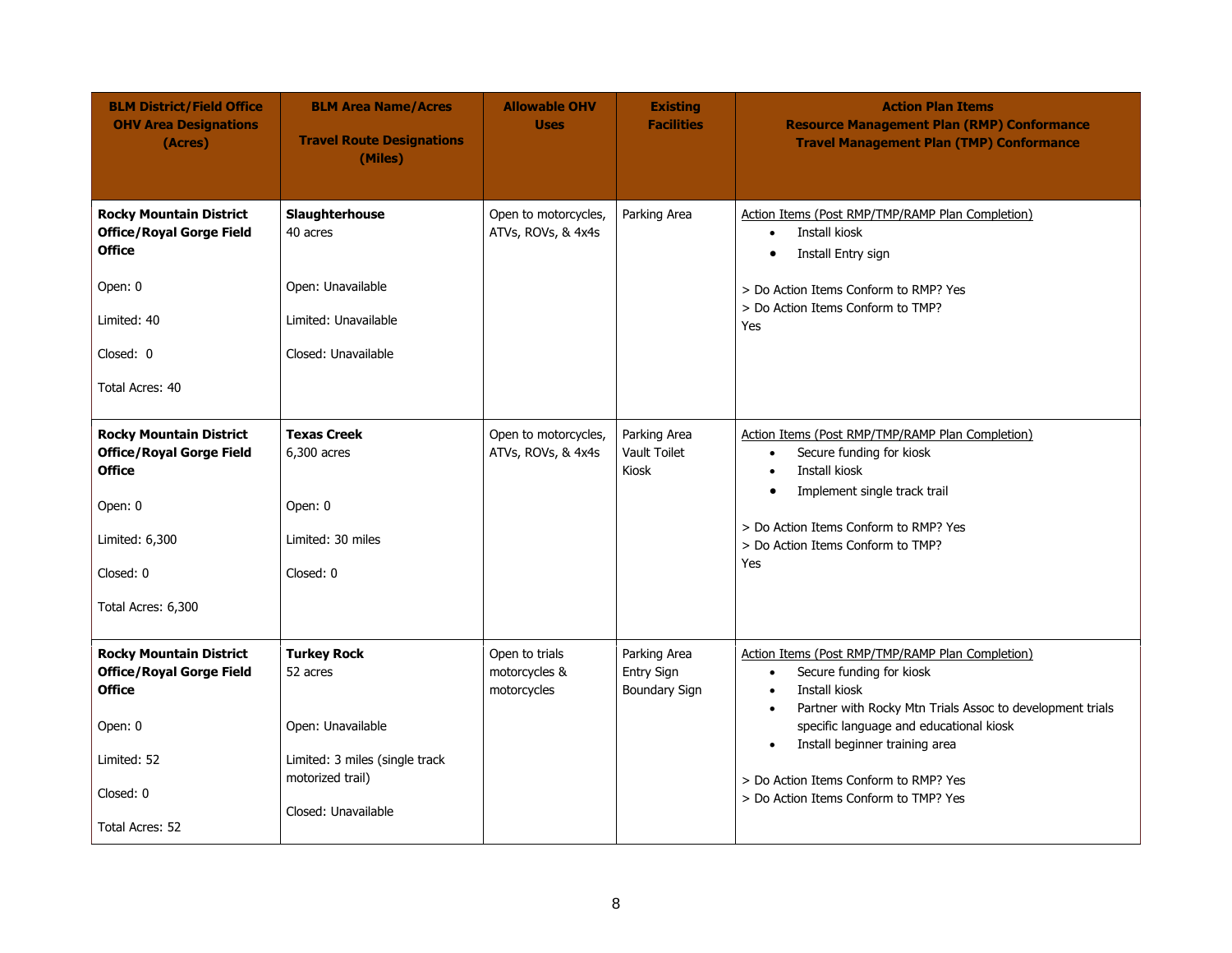| <b>BLM District/Field Office</b><br><b>OHV Area Designations</b><br>(Acres)                                                                        | <b>BLM Area Name/Acres</b><br><b>Travel Route Designations</b><br>(Miles)                                                                | <b>Allowable OHV</b><br><b>Uses</b>        | <b>Existing</b><br><b>Facilities</b>                                  | <b>Action Plan Items</b><br><b>Resource Management Plan (RMP) Conformance</b><br><b>Travel Management Plan (TMP) Conformance</b>                                                                                                                              |
|----------------------------------------------------------------------------------------------------------------------------------------------------|------------------------------------------------------------------------------------------------------------------------------------------|--------------------------------------------|-----------------------------------------------------------------------|---------------------------------------------------------------------------------------------------------------------------------------------------------------------------------------------------------------------------------------------------------------|
| <b>Rocky Mountain District</b><br><b>Office/Royal Gorge Field</b><br><b>Office</b><br>Open: 0<br>Limited: 9,000<br>Closed: 0<br>Total Acres: 9,000 | <b>Fourmile Gulch</b><br>9,000 acres<br>Limited to Designated Routes<br>Open: Unavailable<br>Limited: Unavailable<br>Closed: Unavailable | Open to motorcycles,<br>ATVs, ROVs, & 4x4s | 2 parking<br>areas<br>2 kiosks<br>1 vault toilet<br>1 portable toilet | Action Items (Post RMP/TMP/RAMP Plan Completion)<br>Replace portable toilet with vault toilet<br>$\bullet$<br>Add new single-track trail to maps and kiosks<br>$\bullet$<br>> Do Action Items Conform to RMP? Yes<br>> Do Action Items Conform to TMP?<br>Yes |
| <b>Rocky Mountain District</b><br><b>Office/Royal Gorge Field</b><br><b>Office</b><br>Open: 0<br>Limited: 2,300<br>Closed: 0                       | <b>Penrose Commons</b><br>$2,300$ acres<br>Open: 0<br>Limited: 16 miles<br>Closed: 0                                                     | Open to motorcycles,<br>ATVs, ROVs, & 4x4s | Parking Area<br>Kiosk<br>Double Vault Toilet                          | Action Items (Post RMP/TMP/RAMP Plan Completion)<br>Expand ROV opportunities<br>$\bullet$<br>Repair sections of Rainbow Trail damaged by flooding<br>$\bullet$<br>> Do Action Items Conform to RMP? Yes<br>> Do Action Items Conform to TMP?<br>Yes           |
| Total Acres: 2,300                                                                                                                                 |                                                                                                                                          |                                            |                                                                       |                                                                                                                                                                                                                                                               |
| <b>Rocky Mountain District</b><br><b>Office/Royal Gorge Field</b><br><b>Office</b><br>Open: 0<br>Limited: 1,800                                    | <b>Seep Springs</b><br>1,800 acres<br>Limited to Designated Routes<br>Open: Unavailable<br>Limited: Unavailable                          | Open to motorcycles,<br>ATVs, ROVs, & 4x4s | Parking Area<br>Kiosk                                                 | Action Items (Post RMP/TMP/RAMP Plan Completion)<br>Explore opportunities to add single-track motorized trail<br>$\bullet$<br>> Do Action Items Conform to RMP? Yes<br>> Do Action Items Conform to TMP?<br>Yes                                               |
| Closed: 0                                                                                                                                          | Closed: Unavailable                                                                                                                      |                                            |                                                                       |                                                                                                                                                                                                                                                               |
| Total Acres: 1,800                                                                                                                                 |                                                                                                                                          |                                            |                                                                       |                                                                                                                                                                                                                                                               |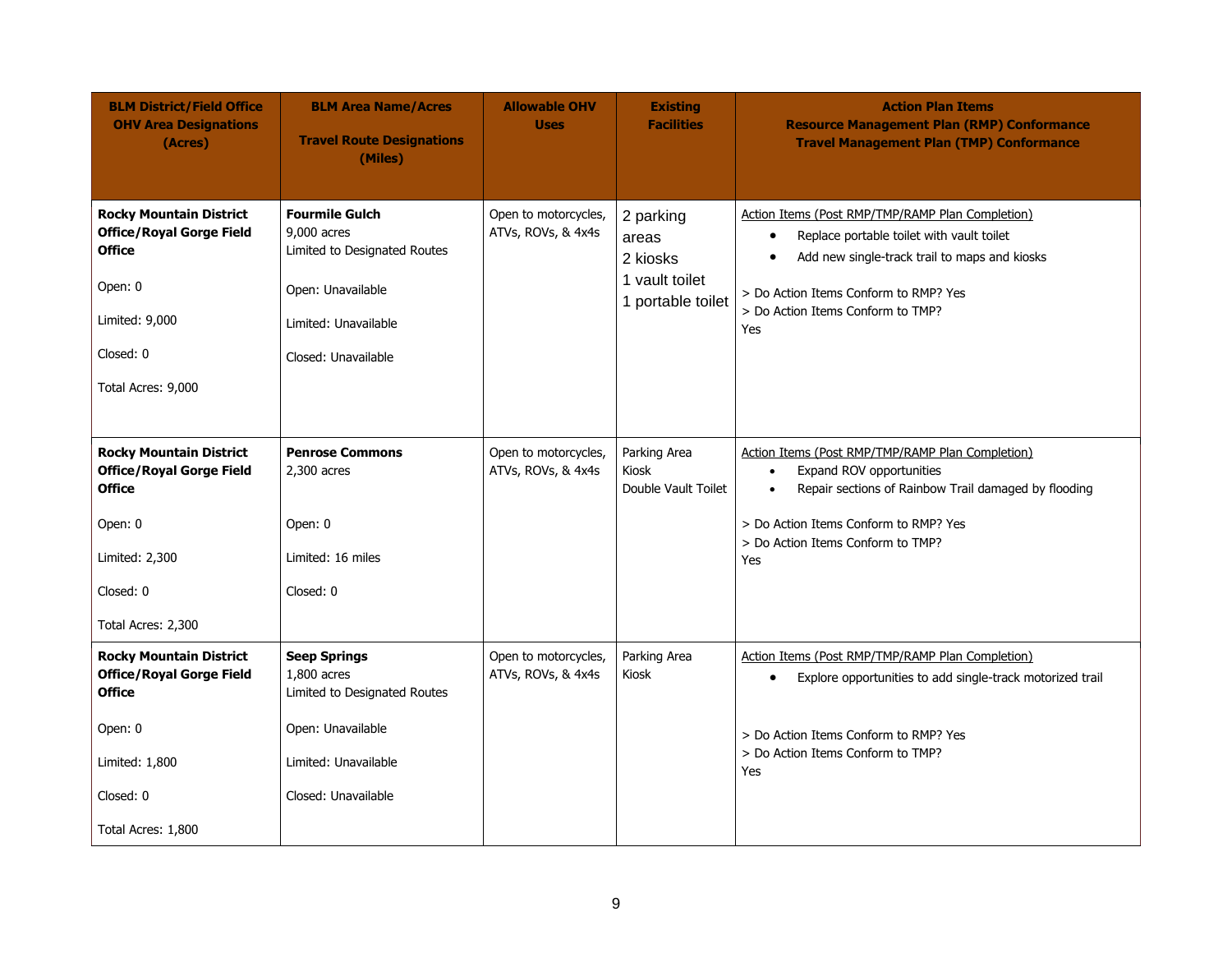| <b>BLM District/Field Office</b><br><b>OHV Area Designations</b><br>(Acres)                                                                                             | <b>BLM Area Name/Acres</b><br><b>Travel Route Designations</b><br>(Miles)                                                 | <b>Allowable OHV</b><br><b>Uses</b>        | <b>Existing</b><br><b>Facilities</b>      | <b>Action Plan Items</b><br><b>Resource Management Plan (RMP) Conformance</b><br><b>Travel Management Plan (TMP) Conformance</b>                                                                                                                                                                  |
|-------------------------------------------------------------------------------------------------------------------------------------------------------------------------|---------------------------------------------------------------------------------------------------------------------------|--------------------------------------------|-------------------------------------------|---------------------------------------------------------------------------------------------------------------------------------------------------------------------------------------------------------------------------------------------------------------------------------------------------|
| <b>Rocky Mountain District</b><br><b>Office/San Luis Valley Field</b><br><b>Office</b><br>Open: 262 acres<br>Limited: 487,668<br>Closed: 12,325<br>Total Acres: 500,225 | <b>San Luis Valley Field Office</b><br>500, 225 acres<br>Open: Unavailable<br>Limited: Unavailable<br>Closed: Unavailable | Open to motorcycles,<br>ATVs, ROVs, & 4x4s | 3 parking areas<br>Kiosks<br>2 open areas | Action Items (Post RMP/TMP/RAMP Plan Completion)<br>Identify grant partners<br>$\bullet$<br>Expand 4x4 area<br>$\bullet$<br>Expand Lime Kiln Open Area<br>٠<br>Expand year around opportunities<br>$\bullet$<br>> Do Action Items Conform to RMP? Yes<br>> Do Action Items Conform to TMP?<br>Yes |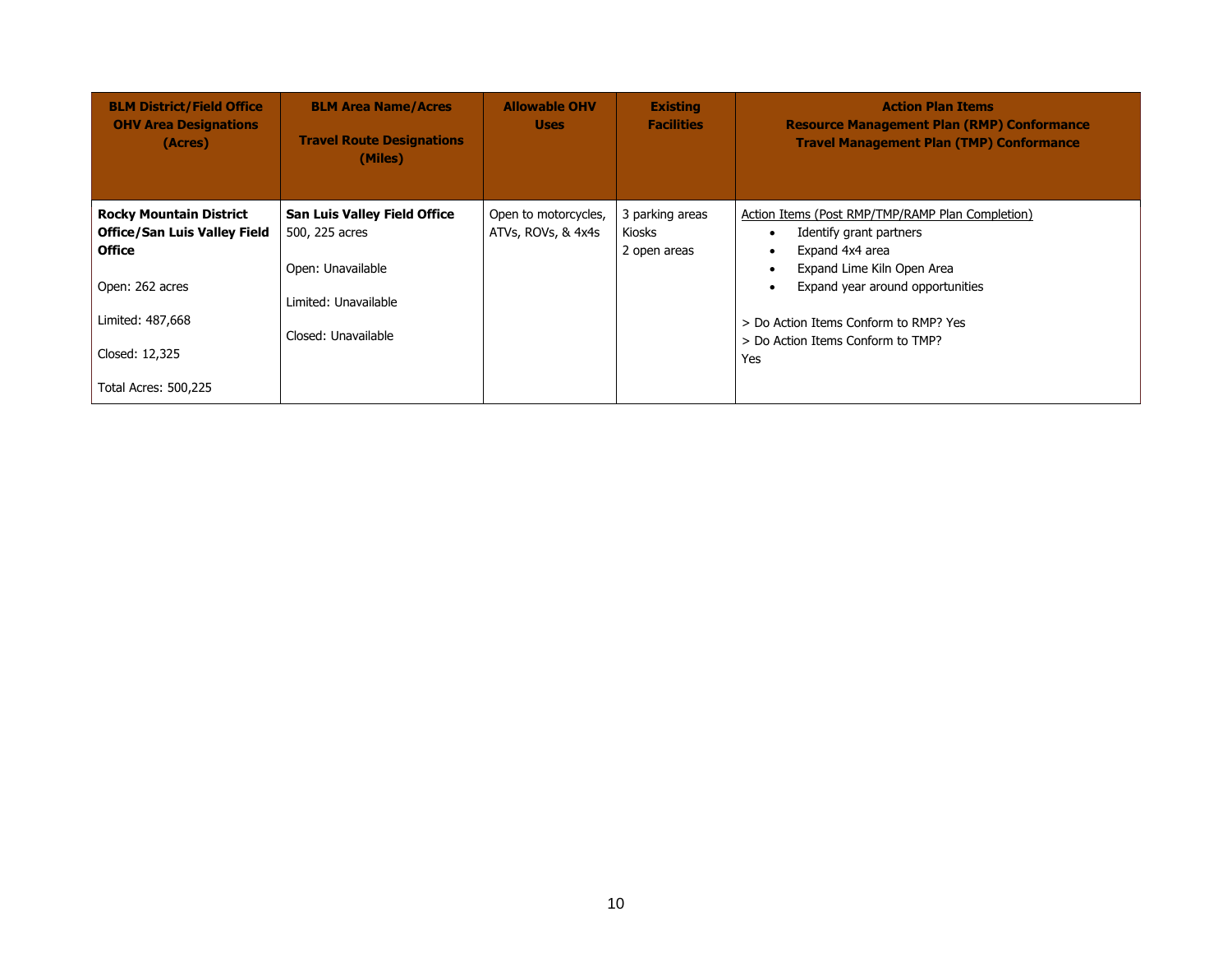| <b>BLM District/Field Office</b><br><b>OHV Area Designations</b><br>(Acres)                                                                    | <b>BLM Area Name/Acres</b><br><b>Travel Route Designations</b><br>(Miles)                              | <b>Allowable OHV</b><br><b>Uses</b>       | <b>Existing</b><br><b>Facilities</b>                                                          | <b>Action Plan Items</b><br><b>Resource Management Plan (RMP) Conformance</b><br><b>Travel Management Plan (TMP) Conformance</b>                                                                                                                                                                                                    |
|------------------------------------------------------------------------------------------------------------------------------------------------|--------------------------------------------------------------------------------------------------------|-------------------------------------------|-----------------------------------------------------------------------------------------------|-------------------------------------------------------------------------------------------------------------------------------------------------------------------------------------------------------------------------------------------------------------------------------------------------------------------------------------|
| <b>Southwest District Office/</b><br><b>Uncompahgre Field Office</b><br>Open:0<br>Limited: 110,500<br>Closed: 0<br><b>Total Acres: 110,500</b> | <b>Dry Creek</b><br>110,500 acres<br>Open: Unavailable<br>Limited: Unavailable<br>Closed: Unavailable  | Open to motorcycles<br>ATVs, ROVs, & 4x4s | 3 staging areas<br>Loading Ramp                                                               | Action Items (Post RMP/TMP/RAMP Plan Completion)<br>Update digital maps<br>$\bullet$<br>Add more day use facilities to Rim Road Staging Area<br>Reroute trails to increase sustainability<br>Increase group projects<br>$\bullet$<br>> Do Action Items Conform to RMP? Yes<br>> Do Action Items Conform to TMP?<br>Yes              |
| <b>Southwest District Office/</b><br><b>Uncompahgre Field Office</b><br>Open: 2,579<br>Limited: 7,175<br>Closed: 0<br>Total Acres: 9,754       | <b>Peach Valley</b><br>9,754 acres<br>Open: Unavailable<br>Limited: Unavailable<br>Closed: Unavailable | Open to motorcycles,<br>ATVs, & 4x4s      | 3 staging areas<br>Skills course<br>Vault toilet<br>Cabanas<br>Training track<br>Loading ramp | Action Items (Post RMP/TMP/RAMP Plan Completion)<br>Input open area boundaries into COTREX<br>$\bullet$<br>Refresh kiosks<br>Add new trailhead<br>$\bullet$<br>Add new campground<br>$\bullet$<br>Increase trail/area sustainability<br>$\bullet$<br>> Do Action Items Conform to RMP? Yes<br>> Do Action Items Conform to TMP? Yes |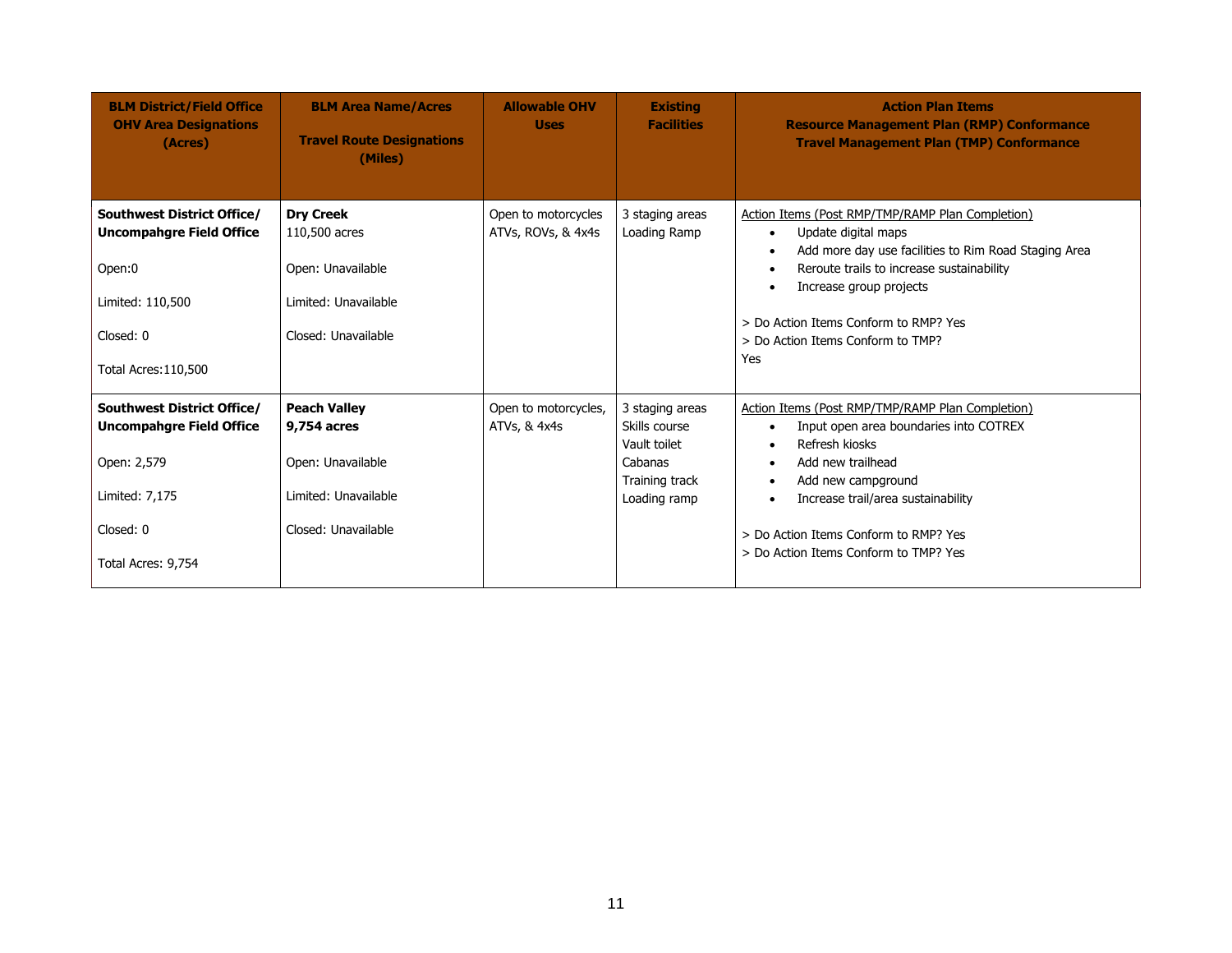| <b>BLM District/Field Office</b><br><b>OHV Area Designations</b><br>(Acres) | <b>BLM Area Name/Acres</b><br><b>Travel Route Designations</b><br>(Miles) | <b>Allowable OHV</b><br><b>Uses</b>              | <b>Existing</b><br><b>Facilities</b>                                | <b>Action Plan Items</b><br><b>Resource Management Plan (RMP) Conformance</b><br><b>Travel Management Plan (TMP) Conformance</b> |
|-----------------------------------------------------------------------------|---------------------------------------------------------------------------|--------------------------------------------------|---------------------------------------------------------------------|----------------------------------------------------------------------------------------------------------------------------------|
| <b>Southwest District Office/</b><br><b>Gunnison Field Office</b>           | <b>Alpine Loop/Hartman Rocks</b><br>658,000 acres                         | Open to motorcycles,<br>ATVs, & 4x4s             | 32 toilets<br>3 staging areas<br>2 campgrounds                      | Action Items (Post RMP/TMP/RAMP Plan Completion)<br>Identify methods to have Alpine Loop show up on mapping<br>$\bullet$<br>apps |
| Open: 0                                                                     | Open: 0                                                                   | Seasonal Closure<br>from 3/15 to 5/15 for        | $150 +$ dispersed<br>camping sites w/                               | Create Friends Group<br>$\bullet$<br>Recruit additional volunteers                                                               |
| Limited: 538,839                                                            | Limited: 1,045 (996 miles road<br>open to OHV use, 49 miles single-       | Sage Grouse Habitat<br>$(191,000 \text{ acres})$ | picnic table & fire<br>ring                                         | $\bullet$<br>Create uniform signing plan for Alpine Loop that transfers<br>$\bullet$                                             |
| Closed: 119,161                                                             | track motorized                                                           |                                                  | 25+ interpretive<br>sites                                           | among different managing agencies                                                                                                |
| <b>Total Acres: 658,000</b>                                                 | Closed: 0                                                                 |                                                  | Loading ramp<br>Kiosks<br><b>Terrain Park</b><br><b>Trials Area</b> | > Do Action Items Conform to RMP? Yes<br>> Do Action Items Conform to TMP? Yes                                                   |
| <b>Southwest District Office/</b><br><b>Tres Rios Field Office</b>          | <b>Mud Creek</b><br>360 acres                                             | OHVs $< 60$ ", Rock<br><b>Crawlers</b>           | 1 staging area<br>2 interpretive<br>kiosks                          | Action Items (Post RMP/TMP/RAMP Plan Completion)<br>Update map<br>$\bullet$<br>Add area to mapping app<br>$\bullet$              |
| Open: 18                                                                    | Open: Unavailable                                                         |                                                  |                                                                     | Open additional play/open area<br>$\bullet$                                                                                      |
| Limited: 342                                                                | Limited: Unavailable                                                      |                                                  |                                                                     | > Do Action Items Conform to RMP? Yes                                                                                            |
| Closed: 0                                                                   | Closed: Unavailable                                                       |                                                  |                                                                     | > Do Action Items Conform to TMP? Yes                                                                                            |
| Total Acres: 360                                                            |                                                                           |                                                  |                                                                     |                                                                                                                                  |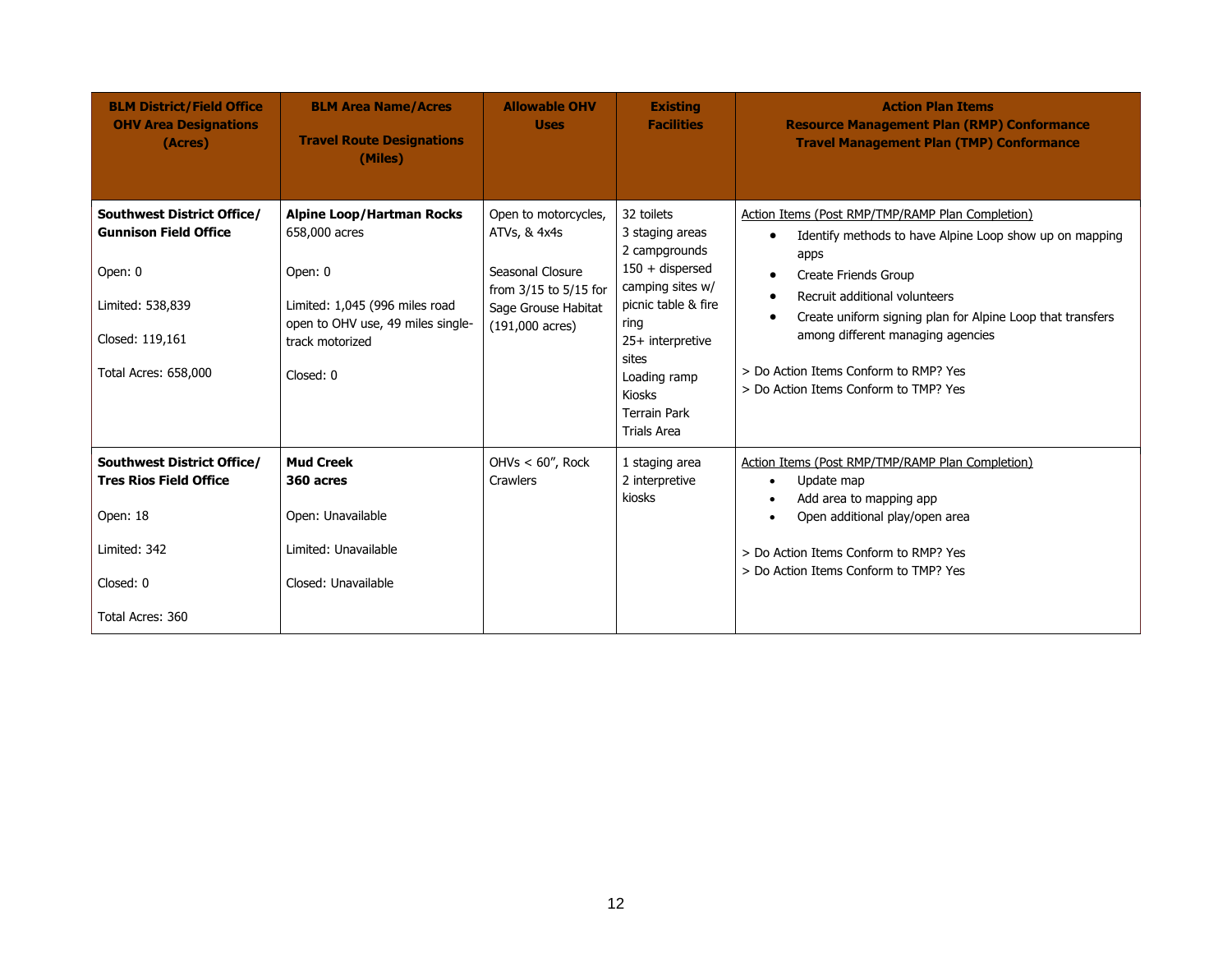| <b>BLM District/Field Office</b><br><b>OHV Area Designations</b><br>(Acres)          | <b>BLM Area Name/Acres</b><br><b>Travel Route Designations</b><br>(Miles) | <b>Allowable OHV</b><br><b>Uses</b>        | <b>Existing</b><br><b>Facilities</b> | <b>Action Plan Items</b><br><b>Resource Management Plan (RMP) Conformance</b><br><b>Travel Management Plan (TMP) Conformance</b>                                                                                                                                                                                                                                                                                                                                                                                                                            |
|--------------------------------------------------------------------------------------|---------------------------------------------------------------------------|--------------------------------------------|--------------------------------------|-------------------------------------------------------------------------------------------------------------------------------------------------------------------------------------------------------------------------------------------------------------------------------------------------------------------------------------------------------------------------------------------------------------------------------------------------------------------------------------------------------------------------------------------------------------|
| <b>Upper Colorado River</b><br><b>District/Grand Junction</b><br><b>Field Office</b> | 34 & C<br>180 Acres                                                       | Open to motorcycles,<br>ATVs, ROVs, & 4X4s | None                                 | Action Items (Prior to RMP/TMP/RAMP Plan Completion):<br>Ensure that COTREX mapping matches signing on the ground<br>$\bullet$<br>Install Basic Signing Depicting Area Boundaries<br>Utilize Volunteers for Clean-Up Days                                                                                                                                                                                                                                                                                                                                   |
| Open: 180<br>Limited: 0<br>Closed: 0<br>Total Acres 180                              | Open                                                                      |                                            |                                      | Action Items (Post RMP/TMP/RAMP Plan Completion)<br>Ensure that COTREX matches signage on the ground<br>$\bullet$<br>Create geo-referenced PDF maps<br>Add Official Travel Management Map to Avenza App<br>Add Official Travel Management Map to CarryMap App<br>Install Comprehensive Signing<br>Install kiosk<br>Create educational materials for kiosk that reference shooting<br>and dumping<br>Partner with Grand Mesa Jeep Club to build challenge course<br>>Do Action Items Conform to RMP? Yes<br>>Do Action Items Conform to TMP? No existing TMP |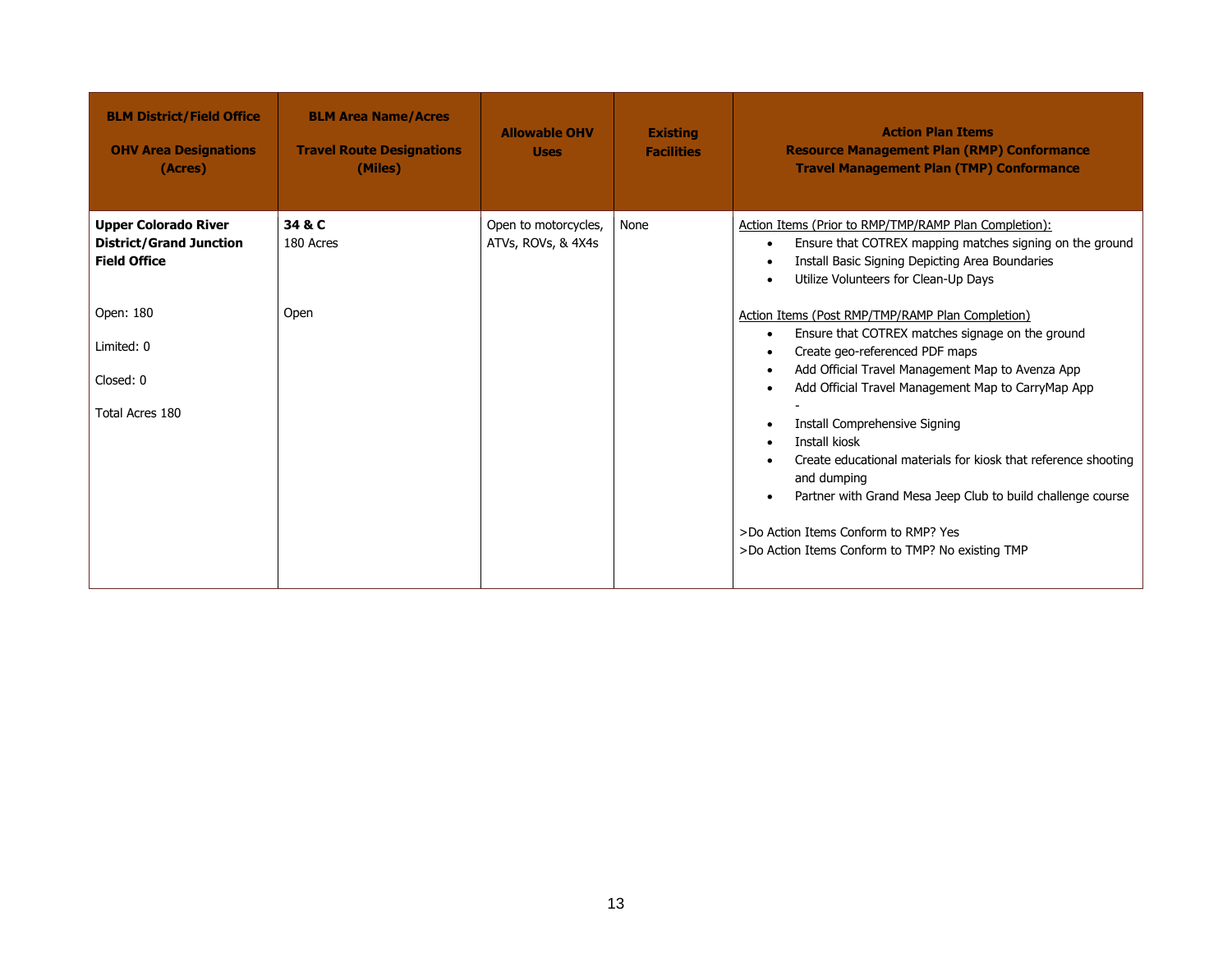| <b>BLM District/Field Office</b><br><b>OHV Area Designations</b><br>(Acres)                                                                                | <b>BLM Area Name/Acres</b><br><b>Travel Route Designations</b><br>(Miles)                                                                                                  | <b>Allowable OHV</b><br><b>Uses</b>                                                        | <b>Existing</b><br><b>Facilities</b>                                      | <b>Action Plan Items</b><br><b>Resource Management Plan (RMP) Conformance</b><br><b>Travel Management Plan (TMP) Conformance</b>                                                                                                                                                                                                                                                                                                                                                                                                                                                                                                                                                                                                                                                              |
|------------------------------------------------------------------------------------------------------------------------------------------------------------|----------------------------------------------------------------------------------------------------------------------------------------------------------------------------|--------------------------------------------------------------------------------------------|---------------------------------------------------------------------------|-----------------------------------------------------------------------------------------------------------------------------------------------------------------------------------------------------------------------------------------------------------------------------------------------------------------------------------------------------------------------------------------------------------------------------------------------------------------------------------------------------------------------------------------------------------------------------------------------------------------------------------------------------------------------------------------------------------------------------------------------------------------------------------------------|
| <b>Upper Colorado River</b><br><b>District/Grand Junction</b><br><b>Field Office</b><br>Open: 4.5<br>Limited: 10,595.5<br>Closed: 0<br>Total Acres: 10,600 | <b>Bangs Zone 2: Magellan-</b><br><b>Tabeguache OHV Zone</b><br>10,600 Acres<br>Limited to Designated Routes<br>Open: 4.5<br>Limited: 12<br>Closed: 0                      | Open to motorcycles,<br>OHV <50", full-size<br>vehicles, bicycles,<br>equestrian, & hiking |                                                                           | Action Items (Prior to RMP/TMP/RAMP Plan Completion):<br>Improve Map of Area, Including Boundaries<br>$\bullet$<br>Install Basic Signing Depicting Area Boundaries<br>$\bullet$<br>Utilize Volunteers for Clean-Up Days<br>$\bullet$<br>Action Items (Post RMP/TMP/RAMP Plan Completion)<br>Finalize Map of Area, Including Designated Routes<br>$\bullet$<br>Add Official Travel Management Map to Avenza App<br>$\bullet$<br>Add Official Travel Management Map to CarryMap App<br>$\bullet$<br>Install Comprehensive Signing<br>$\bullet$<br><b>Install Delineated Parking Areas</b><br>$\bullet$<br>Develop Trail Maintenance Program<br>$\bullet$<br>> Do Action Items Conform to RMP? Yes<br>> Do Action Items Conform to TMP? No existing TMP,<br>Recreation designation only (linear) |
| <b>Upper Colorado River</b><br><b>District / Grand Junction</b><br><b>Field Office</b><br>Open: 0<br>Limited: 10,600<br>Closed: 0<br>Total Acres: 10,600   | <b>Bangs Canyon SRMA</b><br>10,600 Acres<br>Limited to Designated Routes<br>Open: 0<br>Limited: 76 Miles<br>Closed: 62 miles (49 miles non-<br>motorized, 13 miles closed) | Open to motorcycles,<br>ATVs, ROVs, & 4X4s                                                 | Parking Areas (2)<br>Vault Toilets (2)<br>Kiosks (2)<br>Loading Ramps (2) | Action Items (Post RMP/TMP/RAMP Plan Completion)<br>Design and Install Trails to Complete Loop Opportunities<br>$\bullet$<br>> Do Action Items Conform to RMP? Yes<br>> Do Action Items Conform to TMP? Yes                                                                                                                                                                                                                                                                                                                                                                                                                                                                                                                                                                                   |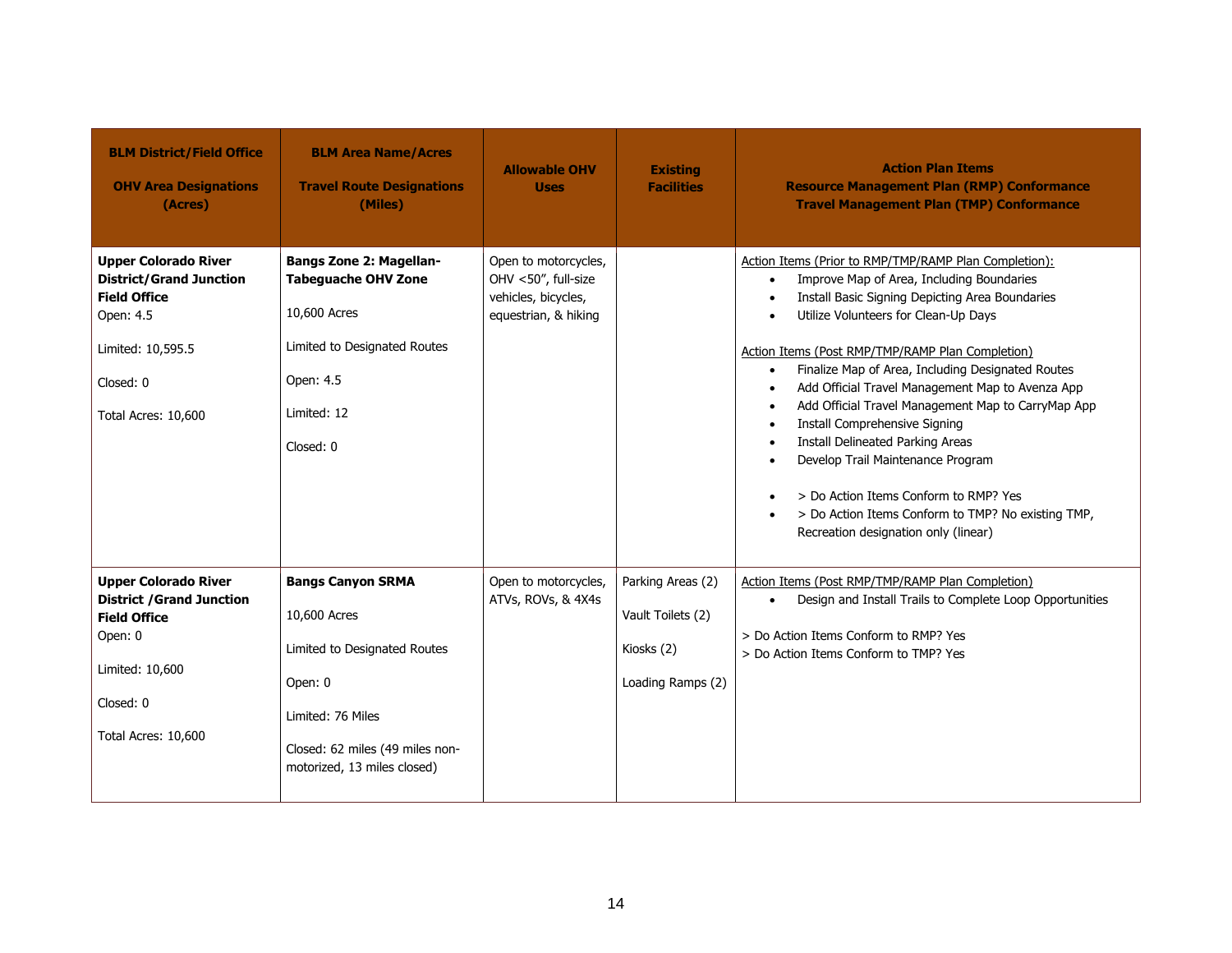| <b>BLM District/Field Office</b><br><b>OHV Area Designations</b><br>(Acres)                                                                                                             | <b>BLM Area Name/Acres</b><br><b>Travel Route Designations</b><br>(Miles)                                                                                                | <b>Allowable OHV</b><br><b>Uses</b>                                                                                | <b>Existing</b><br><b>Facilities</b>                  | <b>Action Plan Items</b><br><b>Resource Management Plan (RMP) Conformance</b><br><b>Travel Management Plan (TMP) Conformance</b>                                                                                                         |
|-----------------------------------------------------------------------------------------------------------------------------------------------------------------------------------------|--------------------------------------------------------------------------------------------------------------------------------------------------------------------------|--------------------------------------------------------------------------------------------------------------------|-------------------------------------------------------|------------------------------------------------------------------------------------------------------------------------------------------------------------------------------------------------------------------------------------------|
| <b>Upper Colorado River</b><br><b>District/Grand Junction</b><br><b>Field Office/Dominguez-</b><br><b>Escalante NCA</b><br>Open: 0<br>Limited: 39,972<br>Closed:<br><b>Total Acres:</b> | <b>Cactus Park</b><br>39,792Acres<br>Limited to Designated Routes<br>Open: 0<br>Limited: 95 miles<br>Closed: 52 miles (1 mile non-<br>motorized, 51 miles closed)        | Open to motorcycles,<br>ATVs, ROVs, & 4X4s<br>Some trails<br>seasonally restricted<br>from December $1 -$<br>May 1 | Parking Areas (1)<br>Restrooms<br>Parking Delineators | Action Items (Prior to RMP/TMP/RAMP Plan Completion):<br>Action Items (Post RMP/TMP/RAMP Plan Completion)<br>Connect Single Track #034<br>$\bullet$<br>> Do Action Items Conform to RMP? Yes<br>> Do Action Items Conform to TMP?<br>Yes |
| <b>Upper Colorado River</b><br><b>District/Grand Junction</b><br><b>Field Office</b><br>Open: 0<br>Limited: 78,100<br>Closed: 0<br>Total Acres: 78,100                                  | <b>Gateway Area</b><br>78,100 acres<br>Limited to Designated Routes<br>Open: 0<br>Limited: 268 miles<br>Closed: 262 miles (19 miles non-<br>motorized, 243 miles closed) | Open to motorcycles,<br>ATVs, ROVs, & 4x4s                                                                         | None                                                  | Action Items (Post RMP/TMP/RAMP Plan Completion)<br>Create Sign Plan<br>$\bullet$<br>Install Comprehensive Signing<br>$\bullet$<br>> Do Action Items Conform to RMP? Yes<br>> Do Action Items Conform to TMP?<br>Yes                     |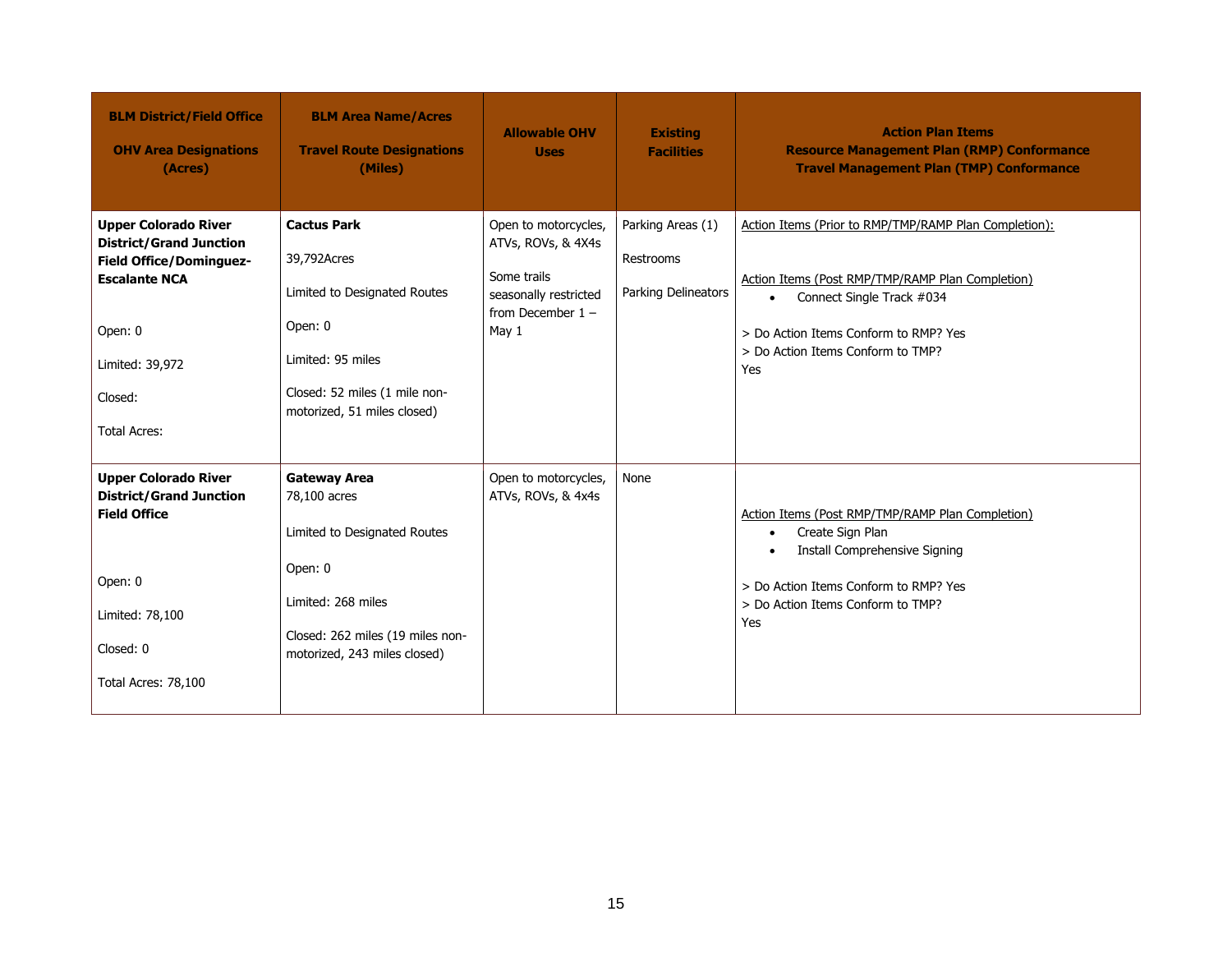| <b>BLM District/Field Office</b><br><b>OHV Area Designations</b><br>(Acres)                                                                                                 | <b>BLM Area Name/Acres</b><br><b>Travel Route Designations</b><br>(Miles)                               | <b>Allowable OHV</b><br><b>Uses</b>        | <b>Existing</b><br><b>Facilities</b>                                                               | <b>Action Plan Items</b><br><b>Resource Management Plan (RMP) Conformance</b><br><b>Travel Management Plan (TMP) Conformance</b>                                                                                                                                                                        |
|-----------------------------------------------------------------------------------------------------------------------------------------------------------------------------|---------------------------------------------------------------------------------------------------------|--------------------------------------------|----------------------------------------------------------------------------------------------------|---------------------------------------------------------------------------------------------------------------------------------------------------------------------------------------------------------------------------------------------------------------------------------------------------------|
| <b>Upper Colorado River</b><br><b>District/Grand Junction</b><br><b>Field Office</b><br>Open: 9,700<br>Limited: 0<br>Closed: 0<br>Total Acres: 9,700                        | <b>Grand Valley OHV Open Area</b><br>9,700 acres<br>Open Area                                           | Open to motorcycles,<br>ATVs, ROVs, & 4x4s | 1 staging area<br>6 kiosks<br>Motocross track<br>Shade structure<br>Loading Ramp<br>1 picnic table | Action Items (Post RMP/TMP/RAMP Plan Completion)<br>Install challenge course<br>$\bullet$<br>Continue partnership with MTRA<br>$\bullet$<br>> Do Action Items Conform to RMP? Yes<br>> Do Action Items Conform to TMP? Yes                                                                              |
| <b>Upper Colorado River</b><br><b>District/Grand Junction</b><br><b>Field Office/McInnis</b><br><b>Canyon NCA</b><br>Open: 0<br>Limited: 8,309<br>Closed: 0<br>Total: 8,309 | <b>Rabbit Valley</b><br>8,309 acres<br>Open: Unavailable<br>Limited: Unavailable<br>Closed: Unavailable | Open to motorcycles,<br>ATVs, & 4x4s       | 2 campgrounds<br>2 vault toilets<br>Kids track with<br>shelter<br>Parking area                     | Action Items (Post RMP/TMP/RAMP Plan Completion)<br>Expand existing campgrounds<br>$\bullet$<br>Identify additional grant opportunities<br>$\bullet$<br>Pursue additional funding for seasonal employees<br>$\bullet$<br>> Do Action Items Conform to RMP? Yes<br>> Do Action Items Conform to TMP? Yes |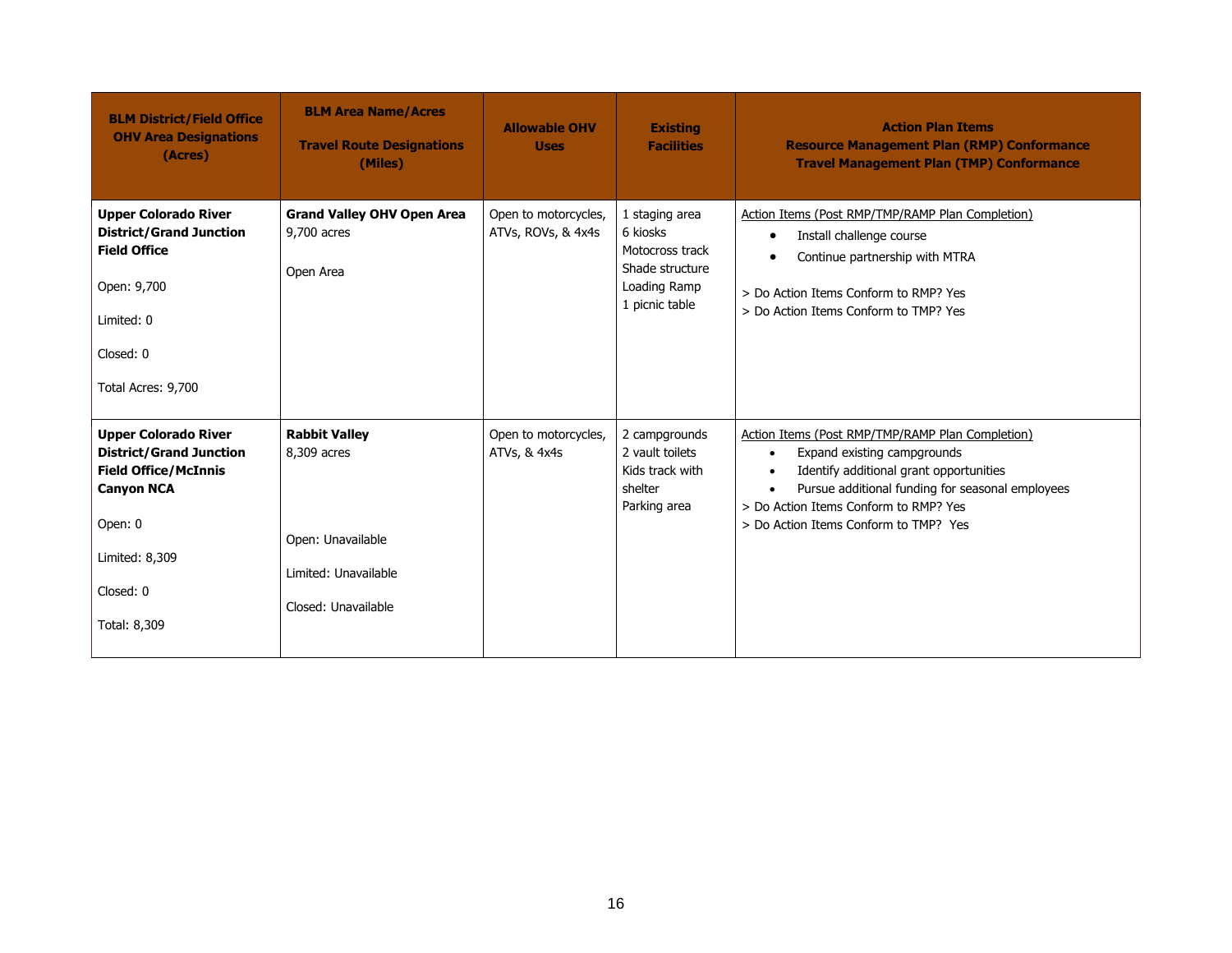| <b>BLM District/Field Office</b><br><b>OHV Area Designations</b><br>(Acres)                                                                            | <b>BLM Area Name/Acres</b><br><b>Travel Route Designations</b><br>(Miles)                                                                          | <b>Allowable OHV</b><br><b>Uses</b>                                                                    | <b>Existing</b><br><b>Facilities</b> | <b>Action Plan Items</b><br><b>Resource Management Plan (RMP) Conformance</b><br><b>Travel Management Plan (TMP) Conformance</b>                                                                                                                                                                                                                                                                                                                                                                                                                                                                                                       |
|--------------------------------------------------------------------------------------------------------------------------------------------------------|----------------------------------------------------------------------------------------------------------------------------------------------------|--------------------------------------------------------------------------------------------------------|--------------------------------------|----------------------------------------------------------------------------------------------------------------------------------------------------------------------------------------------------------------------------------------------------------------------------------------------------------------------------------------------------------------------------------------------------------------------------------------------------------------------------------------------------------------------------------------------------------------------------------------------------------------------------------------|
| <b>Upper Colorado River</b><br><b>District/Grand Junction</b><br><b>Field Office</b><br>Open: 0<br>Limited: 24,700<br>Closed: 0<br>Total Acres: 24,700 | <b>Barrel Springs</b><br>24,700 acres<br>Open: Unavailable<br>Limited: 56 miles<br>Closed: 18 miles (2 miles non-<br>motorized, 16 miles closed)   | Open to OHV's 50" or<br>less<br>Seasonal closure<br>from $12/1 - 4/30$                                 | None                                 | Action Items (Post RMP/TMP/RAMP Plan Completion)<br>Continue partnership with Western Slope ATV Club<br>$\bullet$<br>> Do Action Items Conform to RMP? Yes<br>> Do Action Items Conform to TMP? Yes                                                                                                                                                                                                                                                                                                                                                                                                                                    |
| <b>Upper Colorado River</b><br><b>District/Grand Junction</b><br><b>Field Office</b><br>Open: 0<br>Limited: 4,700<br>Closed: 0<br>Total Acres: 4,700   | <b>Horse Mountain</b><br>4,700 acres<br>Open: Unavailable<br>Limited: 18 miles<br>Closed: 24 miles (4 miles non-<br>motorized, 20 miles closed)    | Open to motorcycles,<br>ATVs, ROVs, & 4x4s<br>Eastern extent of<br>area closed from<br>$12/1$ to $5/1$ | None                                 | Action Items (Post RMP/TMP/RAMP Plan Completion)<br>Create sign plan<br>$\bullet$<br>Install comprehensive signing<br>$\bullet$<br>> Do Action Items Conform to RMP? Yes<br>> Do Action Items Conform to TMP? Yes                                                                                                                                                                                                                                                                                                                                                                                                                      |
| <b>Upper Colorado River</b><br><b>District/Grand Junction</b><br><b>Field Office</b><br>Open: 0<br>Limited: 0<br>Closed: 0<br>Total Acres: 23,131      | <b>Hunting Grounds</b><br>23,131 acres<br>Open: Unavailable<br>Limited: 64 miles<br>Closed: 40 miles (11 miles non-<br>motorized, 29 miles closed) | Open to motorcycles,<br>ATVs, ROVs, & 4x4s                                                             | None                                 | Action Items (Post RMP/TMP/RAMP Plan Completion)<br>Conduct trail/trailhead clean-ups<br>$\bullet$<br>Add area to Avenza/Carrymap app<br>$\bullet$<br>Create friends group for OHV area<br>$\bullet$<br>Work with community to identify new trail opportunities that<br>٠<br>avoid ACEC near Escalante Canyon<br>Identify dispersed camping sites for Alpine Loop<br>$\bullet$<br>Install site posts, picnic tables, and fire rings at new<br>$\bullet$<br>dispersed sites<br>Install 2 new vault toilets; Replace two existing toilets<br>$\bullet$<br>> Do Action Items Conform to RMP? Yes<br>> Do Action Items Conform to TMP? Yes |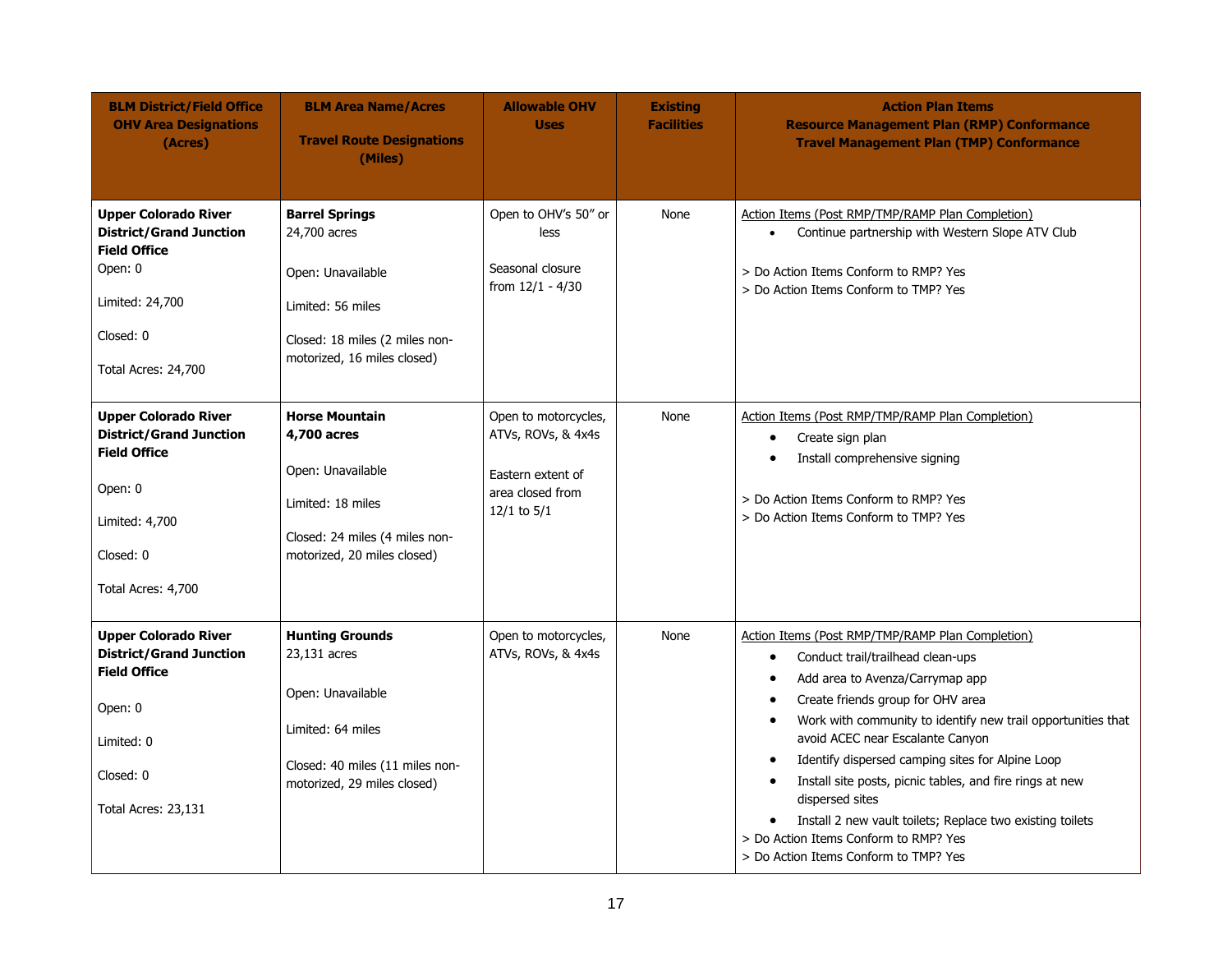| <b>BLM District/Field Office</b><br><b>OHV Area Designations</b><br>(Acres)                                                                                    | <b>BLM Area Name/Acres</b><br><b>Travel Route Designations</b><br>(Miles)                             | <b>Allowable OHV</b><br><b>Uses</b>                                                                                                                                  | <b>Existing</b><br><b>Facilities</b>           | <b>Action Plan Items</b><br><b>Resource Management Plan (RMP) Conformance</b><br><b>Travel Management Plan (TMP) Conformance</b>                                                                                                          |
|----------------------------------------------------------------------------------------------------------------------------------------------------------------|-------------------------------------------------------------------------------------------------------|----------------------------------------------------------------------------------------------------------------------------------------------------------------------|------------------------------------------------|-------------------------------------------------------------------------------------------------------------------------------------------------------------------------------------------------------------------------------------------|
| <b>Upper Colorado River</b><br><b>District Office/Colorado</b><br><b>River Valley Field Office</b><br>Open: 0                                                  | <b>BOCCO Mountain SRMA</b><br>1,388 acres<br>Open: Unavailable                                        | Open to motorcycles<br>Critical wintering<br>wildlife closure 12/1 -<br>4/15                                                                                         | Parking Area<br>Kiosk<br>Map                   | Action Items (Prior to RMP/TMP/RAMP Plan Completion):<br>Action Items (Post RMP/TMP/RAMP Plan Completion)<br>Organize Volunteer Efforts<br>$\bullet$                                                                                      |
| Limited: 1388<br>Closed: 0<br>Total: 1,388                                                                                                                     | Limited: 18 miles<br>Closed: Unavailable                                                              | Remain on<br>designated routes<br>using designated<br>vheicle                                                                                                        |                                                | > Do Action Items Conform to RMP? Yes<br>> Do Action Items Conform to TMP?<br>N/A                                                                                                                                                         |
| <b>Upper Colorado River</b><br><b>District Office/Colorado</b><br><b>River Valley Field Office</b><br>Open: 0<br>Limited: 16,930<br>Closed: 0<br>Total: 16,930 | <b>Gypsum Hills</b><br>16,930 acres<br>Open: Unavailable<br>Limited: 104 miles<br>Closed: Unavailable | Open to motorcycles,<br>ATVs, ROVs, & 4x4s<br>Critical wintering<br>wildlife closure 1/16 -<br>4/15<br>Remain on<br>designated routes<br>using designated<br>vehicle | 3 large kiosks with<br>area map and QR<br>code | Action Items (Prior to RMP/TMP/RAMP Plan Completion):<br>Action Items (Post RMP/TMP/RAMP Plan Completion)<br>Organize Volunteer Efforts<br>$\bullet$<br>> Do Action Items Conform to RMP? Yes<br>> Do Action Items Conform to TMP?<br>N/A |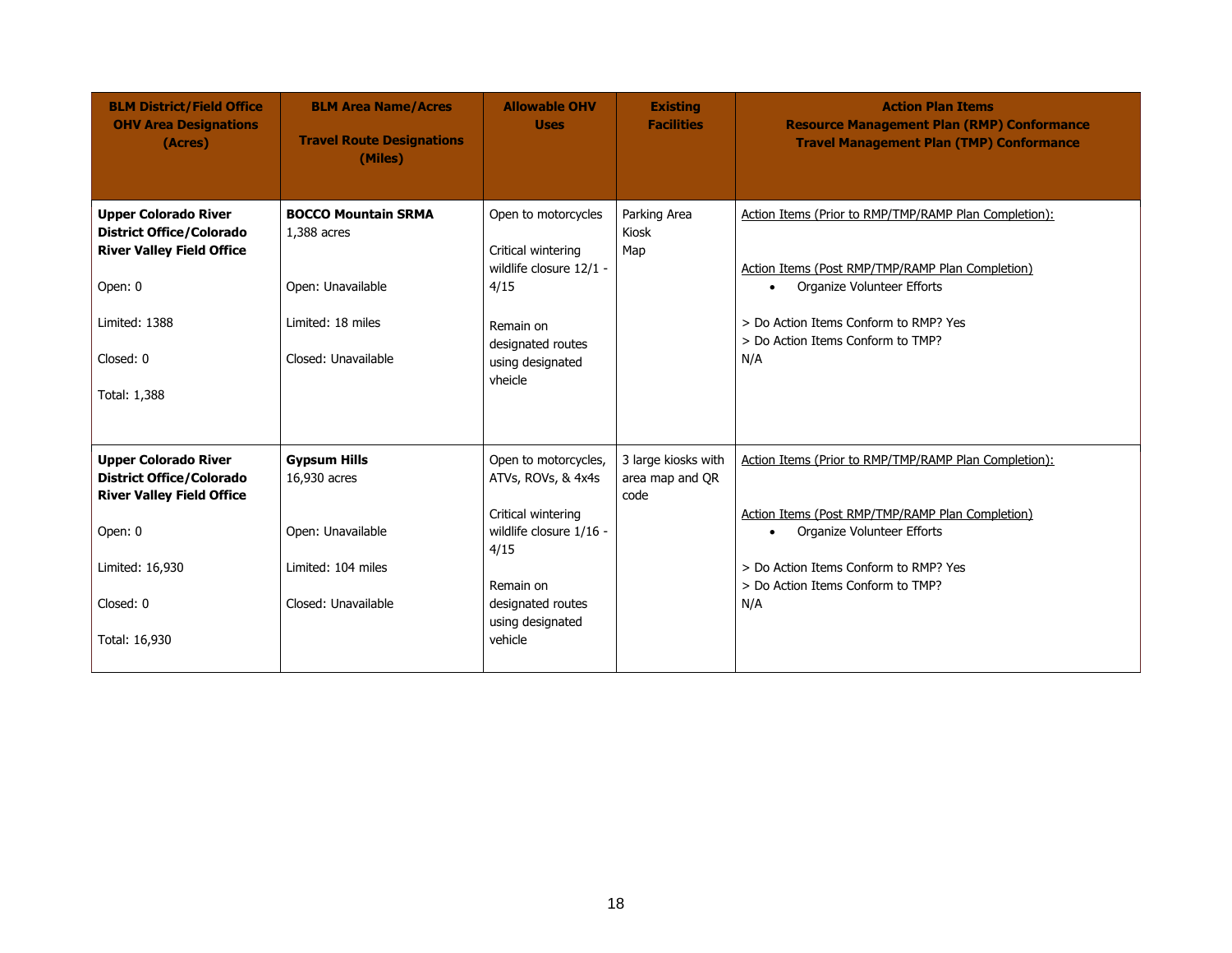| <b>BLM District/Field Office</b><br><b>OHV Area Designations</b><br>(Acres)                                                                                    | <b>BLM Area Name/Acres</b><br><b>Travel Route Designations</b><br>(Miles)                                  | <b>Allowable OHV</b><br><b>Uses</b>                                                                                                                                  | <b>Existing</b><br><b>Facilities</b>                                                                                          | <b>Action Plan Items</b><br><b>Resource Management Plan (RMP) Conformance</b><br><b>Travel Management Plan (TMP) Conformance</b>                                                                                                                                                          |
|----------------------------------------------------------------------------------------------------------------------------------------------------------------|------------------------------------------------------------------------------------------------------------|----------------------------------------------------------------------------------------------------------------------------------------------------------------------|-------------------------------------------------------------------------------------------------------------------------------|-------------------------------------------------------------------------------------------------------------------------------------------------------------------------------------------------------------------------------------------------------------------------------------------|
| <b>Upper Colorado River</b><br><b>District Office/Colorado</b><br><b>River Valley Field Office</b><br>Open: 0<br>Limited: 16,930<br>Closed: 0<br>Total: 16,930 | <b>Hardscrabble SMRA</b><br>16,930 acres<br>Open: Unavailable<br>Limited: 104 miles<br>Closed: Unavailable | Open to motorcycles,<br>ATVs, ROVs, & 4x4s<br>Critical wintering<br>wildlife closure 1/16 -<br>4/15<br>Remain on<br>designated routes<br>using designated<br>vehicle | Parking areas<br><b>Kiosks</b><br>maps                                                                                        | Action Items (Prior to RMP/TMP/RAMP Plan Completion):<br>Action Items (Post RMP/TMP/RAMP Plan Completion)<br>Organize Volunteer Efforts<br>$\bullet$<br>Install new single track trails<br>$\bullet$<br>> Do Action Items Conform to RMP? Yes<br>> Do Action Items Conform to TMP?<br>N/A |
| <b>Upper Colorado River</b><br><b>District Office/Colorado</b><br><b>River Valley Field Office</b><br>Open: 3,000<br>Limited:<br>Closed: 0<br>Total: 3,000     | <b>Hubbard Mesa</b><br>3,000 acres<br>Open: 60 miles<br>Limited: Unavailable<br>Closed: Unavailable        | Open to motorcycles,<br>ATVs, ROVs, & 4x4s                                                                                                                           | Parking Lot<br>Shade Shelter<br>3 Kiosks<br><b>OHV Training</b><br>Course<br>2 single track<br>courses<br>Double vault toilet | Action Items (Prior to RMP/TMP/RAMP Plan Completion):<br>Action Items (Post RMP/TMP/RAMP Plan Completion)<br>Hold yearly clean-up event<br>$\bullet$<br>> Do Action Items Conform to RMP? Yes<br>> Do Action Items Conform to TMP?<br>N/A                                                 |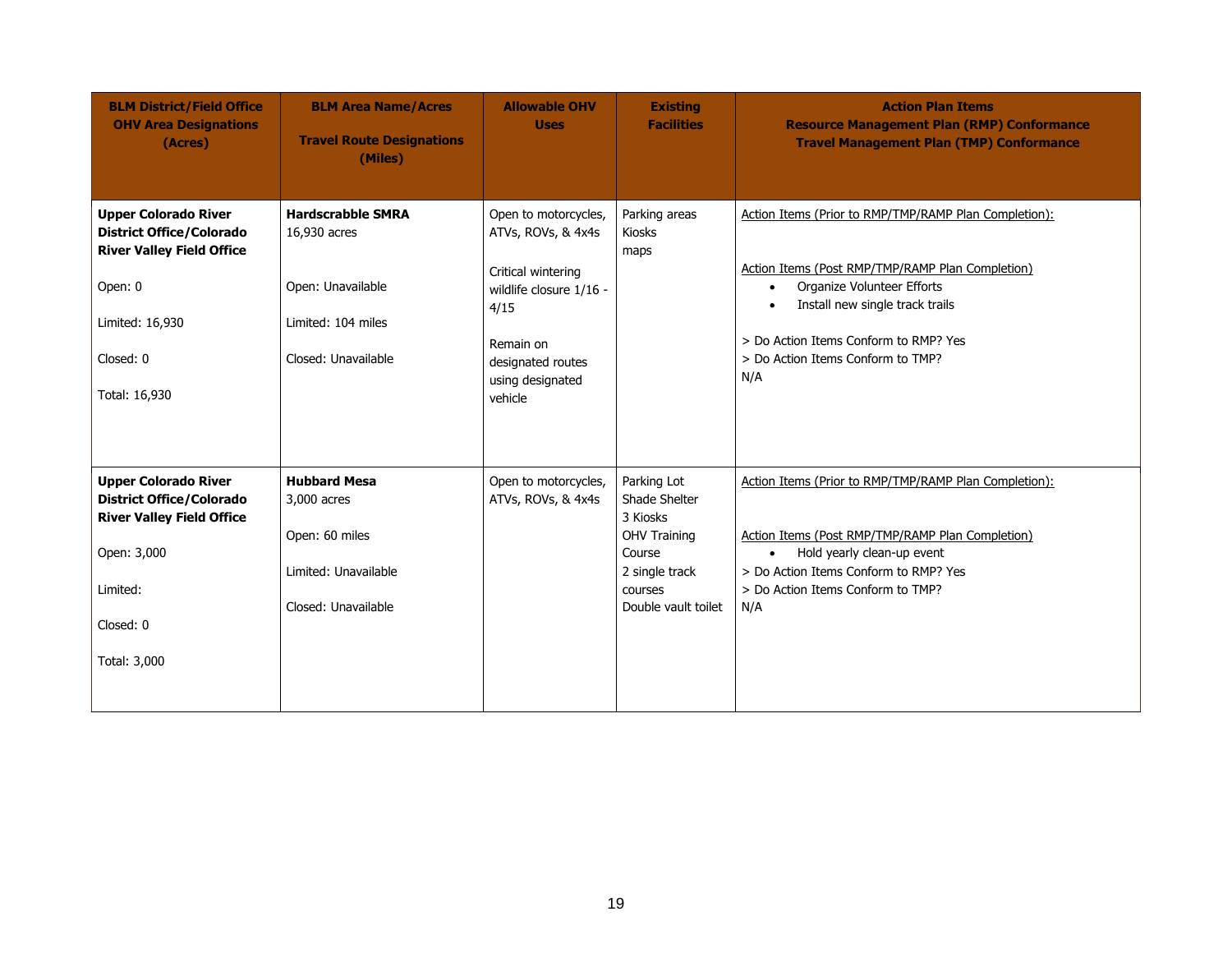| <b>BLM District/Field Office</b><br><b>OHV Area Designations</b><br>(Acres)                                                                                    | <b>BLM Area Name/Acres</b><br><b>Travel Route Designations</b><br>(Miles)                          | <b>Allowable OHV</b><br><b>Uses</b>                                                                         | <b>Existing</b><br><b>Facilities</b> | <b>Action Plan Items</b><br><b>Resource Management Plan (RMP) Conformance</b><br><b>Travel Management Plan (TMP) Conformance</b>                                                                                                                                                                                                                              |
|----------------------------------------------------------------------------------------------------------------------------------------------------------------|----------------------------------------------------------------------------------------------------|-------------------------------------------------------------------------------------------------------------|--------------------------------------|---------------------------------------------------------------------------------------------------------------------------------------------------------------------------------------------------------------------------------------------------------------------------------------------------------------------------------------------------------------|
| <b>Upper Colorado River</b><br><b>District Office/Colorado</b><br><b>River Valley Field Office</b><br>Open: 0<br>Limited: 6,300<br>Closed: 0<br>Total: 6,300   | <b>McCoy</b><br>6,300 acres<br>Open: 0<br>Limited: 27 miles<br>Closed: Unavailable                 | Open to motorcycles<br>Limited to designated<br>routes                                                      | Two parking areas<br>kiosks          | Action Items (Prior to RMP/TMP/RAMP Plan Completion):<br>Action Items (Post RMP/TMP/RAMP Plan Completion)<br>Assess area for trail addition<br>$\bullet$<br>> Do Action Items Conform to RMP? Yes<br>> Do Action Items Conform to TMP? N/A                                                                                                                    |
| <b>Upper Colorado River</b><br><b>District Office/Colorado</b><br><b>River Valley Field Office</b><br>Open: 0<br>Limited: 14,520<br>Closed: 0<br>Total: 14,520 | <b>Red Hills</b><br>14,520 acres<br>Open: Unavailable<br>Limited: 85 miles<br>Closed: Unavailable  | Open to motorcycles,<br>ATVs, ROVs, & 4x4s<br>Remain on<br>designated routes<br>using designated<br>vehicle | Two parking areas<br>kiosks          | Action Items (Prior to RMP/TMP/RAMP Plan Completion):<br>Action Items (Post RMP/TMP/RAMP Plan Completion)<br>Assess area for trail addition<br>$\bullet$<br>> Do Action Items Conform to RMP? Yes<br>> Do Action Items Conform to TMP? N/A                                                                                                                    |
| <b>Upper Colorado River</b><br><b>District Office/Colorado</b><br><b>River Valley Field Office</b><br>Open: 0<br>Limited: 3,100<br>Closed: 0<br>Total: 3,100   | <b>Silt Mesa</b><br>3,100 acres<br>Open: Unavailable<br>Limited: 14.3 miles<br>Closed: Unavailable | Open to motorcycles,<br>ATVs, ROVs, & 4x4s<br>Remain on<br>designated routes<br>using designated<br>vehicle | Two parking areas<br>kiosks          | Action Items (Prior to RMP/TMP/RAMP Plan Completion):<br>Action Items (Post RMP/TMP/RAMP Plan Completion)<br><b>Install Kiosk</b><br>$\bullet$<br>Install Area Map with QR code<br>$\bullet$<br>Gravel access road<br>$\bullet$<br>Create designated trailhead<br>$\bullet$<br>> Do Action Items Conform to RMP? Yes<br>> Do Action Items Conform to TMP? N/A |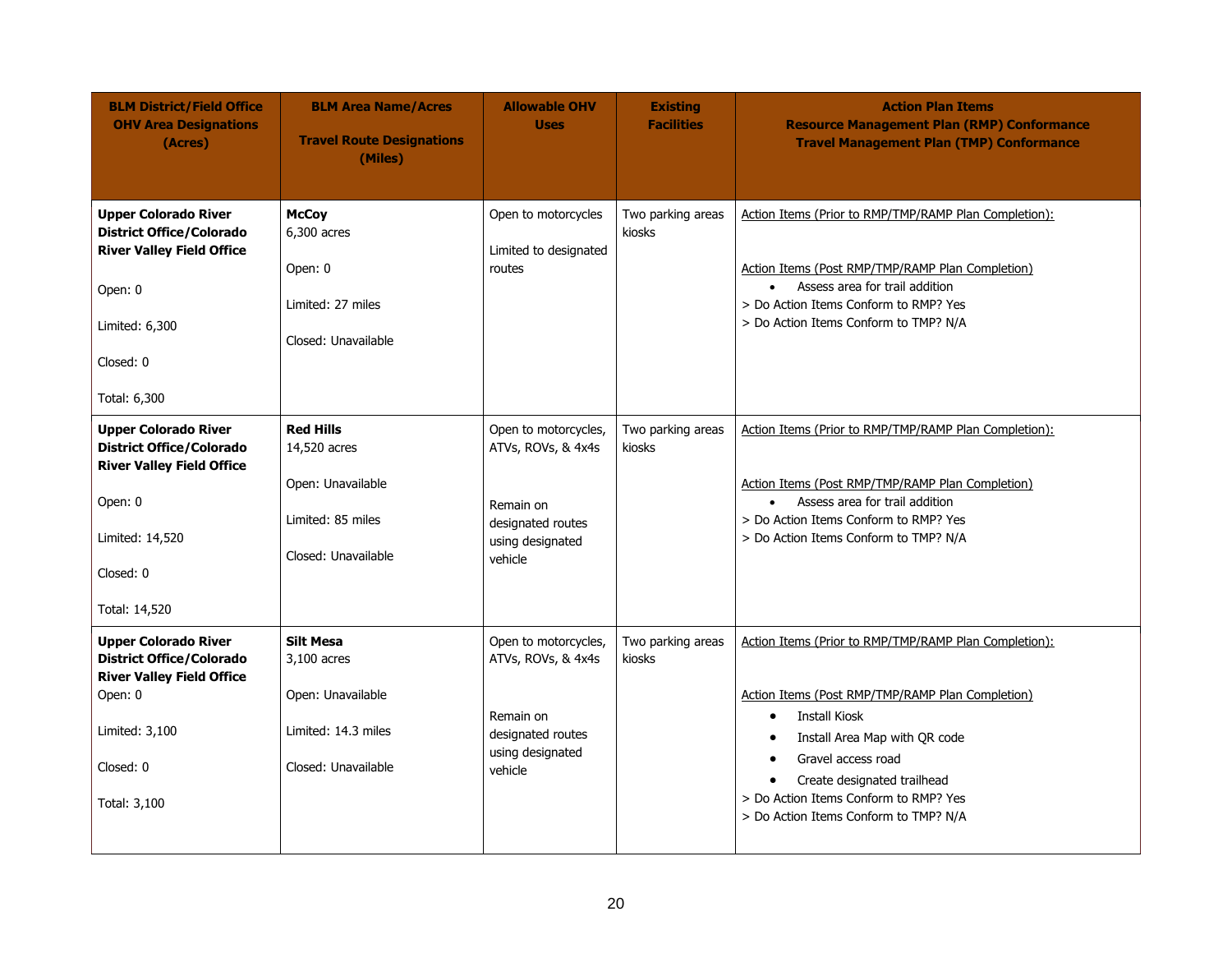# **Table 2: Action Items for Existing/Priority Motorized Recreation Areas on Forest Service Managed Lands in Colorado**

| Forest/District Office                                                                                                                        | <b>Miles of Trail</b>                                                                                          | <b>Allowable OHV</b><br><b>Use</b>                                                                                                       | <b>Existing Facilities</b>  | <b>Action Plan Items</b><br><b>Forest Plan Compliance</b><br><b>Travel Management Plan Compliance</b>                                                                                                                                                            |
|-----------------------------------------------------------------------------------------------------------------------------------------------|----------------------------------------------------------------------------------------------------------------|------------------------------------------------------------------------------------------------------------------------------------------|-----------------------------|------------------------------------------------------------------------------------------------------------------------------------------------------------------------------------------------------------------------------------------------------------------|
| <b>White River National</b><br><b>Forest/Dillon Ranger</b><br><b>District</b>                                                                 | 154 miles Total<br>Singletrack Motorized: 39 miles<br>50" or $\lt$ : 6 miles<br>Full-sized vehicles: 109 miles | Motorcycle,<br>ATV/UTV <50", full-<br>size vehicles.<br>Seasonal Closure for<br>elk habitat<br>November $23 - July$<br>15.               | 2 Parking Areas<br>2 kiosks | <b>Action Items:</b><br>Organize Volunteer Efforts<br>Create Sign Plan<br><b>Install Comprehensive Signing</b><br>Install Shade Structures at Tenderfoot Trailhead<br>$\overline{\phantom{a}}$<br>Install Loading Ramp at Tenderfoot Trailhead and Tiger<br>Road |
|                                                                                                                                               |                                                                                                                |                                                                                                                                          |                             | Do Action Items Conform to Forest Plan? Yes<br>⋗<br>Do action Items Conform to TMP? Yes                                                                                                                                                                          |
| <b>White River NF, Eagle</b><br><b>Holy-Cross District &amp; Aspen</b><br><b>Sopris Ranger Districts</b><br>shared (Basalt to Gypsum<br>area) | Total Miles: 475.23<br>Singletrack Motorized: 8.23 miles<br>Routes open to all vehicles: 467<br>miles          | Motorcycle,<br>ATV/UTV <50", full-<br>size vehicles.<br>Roads open 5/21,<br>$6/14$ , and $6/21$<br>according to wildlife<br>restrictions | 2 Parking Areas<br>3 kiosks | <b>Action Items:</b><br>Renovate group sites at Camp Hale Memorial and East Fork<br>Maintain and enhance OHV Ambassador Program at Basalt<br>to Gypsum OHV System<br>Acquire motorcycles or e-bikes to allow better maintenance<br>of single-track trails        |
|                                                                                                                                               |                                                                                                                | Basalt System open<br>6/21 to 10/9                                                                                                       |                             | Do Action Items Conform to Forest Plan? Yes<br>Do Action Items Conform to TMP? Yes                                                                                                                                                                               |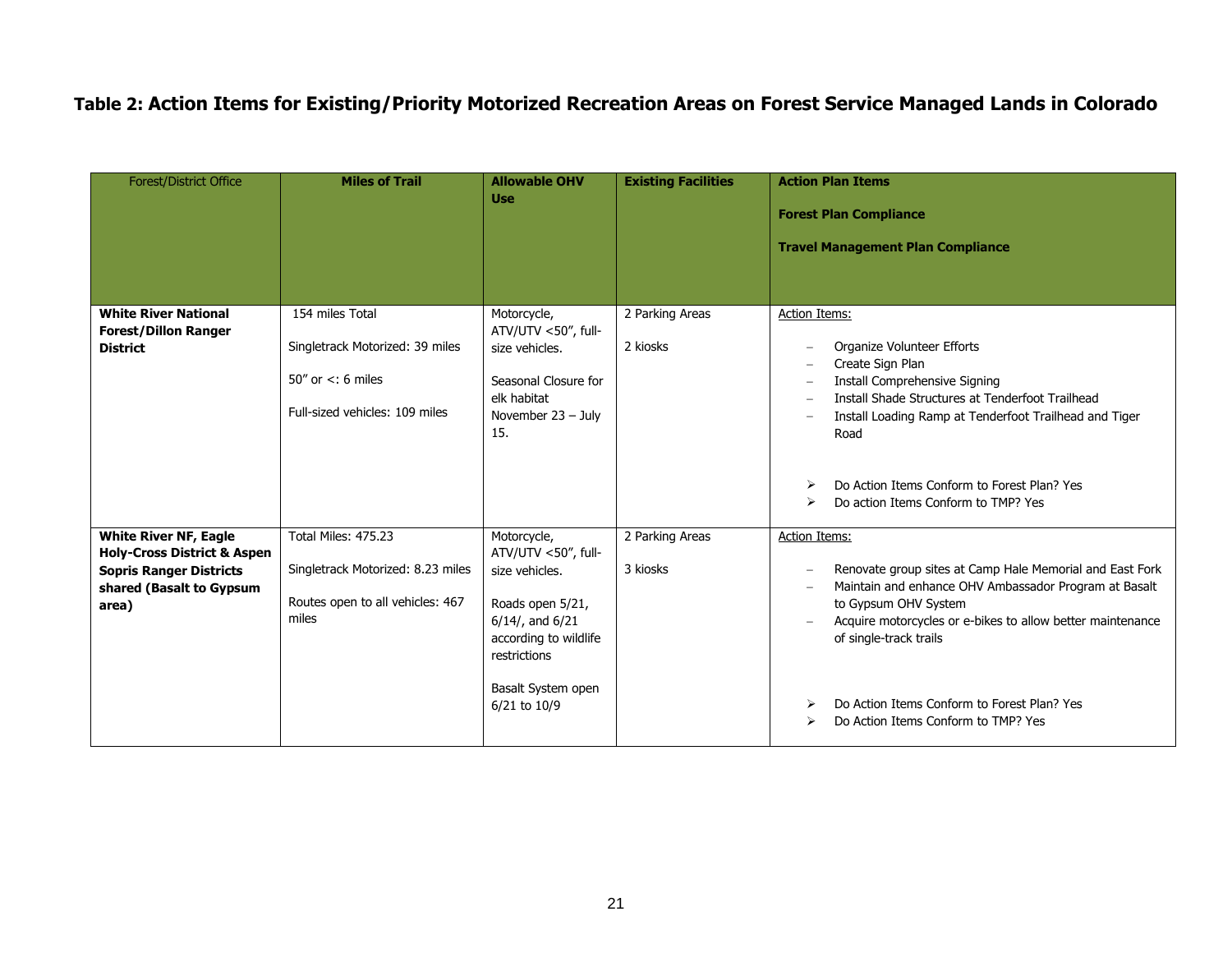| <b>Forest/District Office</b>                                                              | <b>Miles of Trail</b>                                                                                                            | <b>Allowable OHV</b><br><b>Use</b>                                                                                        | <b>Existing Facilities</b>                                                             | <b>Action Plan Items</b><br><b>Forest Plan Compliance</b><br><b>Travel Management Plan Compliance</b>                                                                                                                                                                                                                                                                                                                                                                                                          |
|--------------------------------------------------------------------------------------------|----------------------------------------------------------------------------------------------------------------------------------|---------------------------------------------------------------------------------------------------------------------------|----------------------------------------------------------------------------------------|----------------------------------------------------------------------------------------------------------------------------------------------------------------------------------------------------------------------------------------------------------------------------------------------------------------------------------------------------------------------------------------------------------------------------------------------------------------------------------------------------------------|
| <b>MBTRB National Forest,</b><br><b>Bears Ears Ranger District</b>                         | Total Miles: 707<br>Singletrack Motorized: 8.23 miles<br>$50''$ or $\lt$ : 68 miles<br>Routes open to all vehicles: 545<br>miles | Motorcycle,<br>ATV/UTV <50", full-<br>size vehicles.<br>Closed during winter<br>months, seasonal<br>wildlife restrictions | 18 Parking<br>Areas/Trailheads<br>2 vault toilets<br>18 kiosks<br>10 width restrictors | Action Items:<br>Create OHV Area specific map<br>$\overline{\phantom{0}}$<br>Update trails for UTVs<br>$\overline{\phantom{a}}$<br>Increase trail diversity<br>$\overline{\phantom{a}}$<br>Replace aging kiosks<br>$\overline{\phantom{a}}$<br>Install safety/obstacle course<br>Do Action Items Conform to Forest Plan? Yes<br>$\blacktriangleright$<br>Do Action Items Conform to TMP? Yes (changes to trail<br>$\blacktriangleright$<br>system and safety/obstacle course would require additional<br>NEPA) |
| <b>Arapahoe/Roosevelt</b><br><b>National Forest, Clear</b><br><b>Creek Ranger District</b> | Total Miles: 110<br>Routes open to all vehicles:<br>110miles                                                                     | Motorcycle,<br>ATV/UTV <50", full-<br>size vehicles.<br>4 road networks with<br>seasonal designation<br>per MVUM          | 1 Parking Area                                                                         | <b>Action Items:</b><br>Define and Develop Columbine OHV Staging Area<br>$\overline{\phantom{0}}$<br>Install Kiosks at Columbine OHV Staging Area<br>$\overline{\phantom{a}}$<br>Install Vault Toilet at Columbine OHV Staging Area<br>$\overline{\phantom{a}}$<br>Replace aging kiosks<br>$\overline{\phantom{a}}$<br>Install safety/obstacle course<br>Do Action Items Conform to Forest Plan? Yes<br>⋗<br>Do Action Items Conform to TMP? Yes                                                               |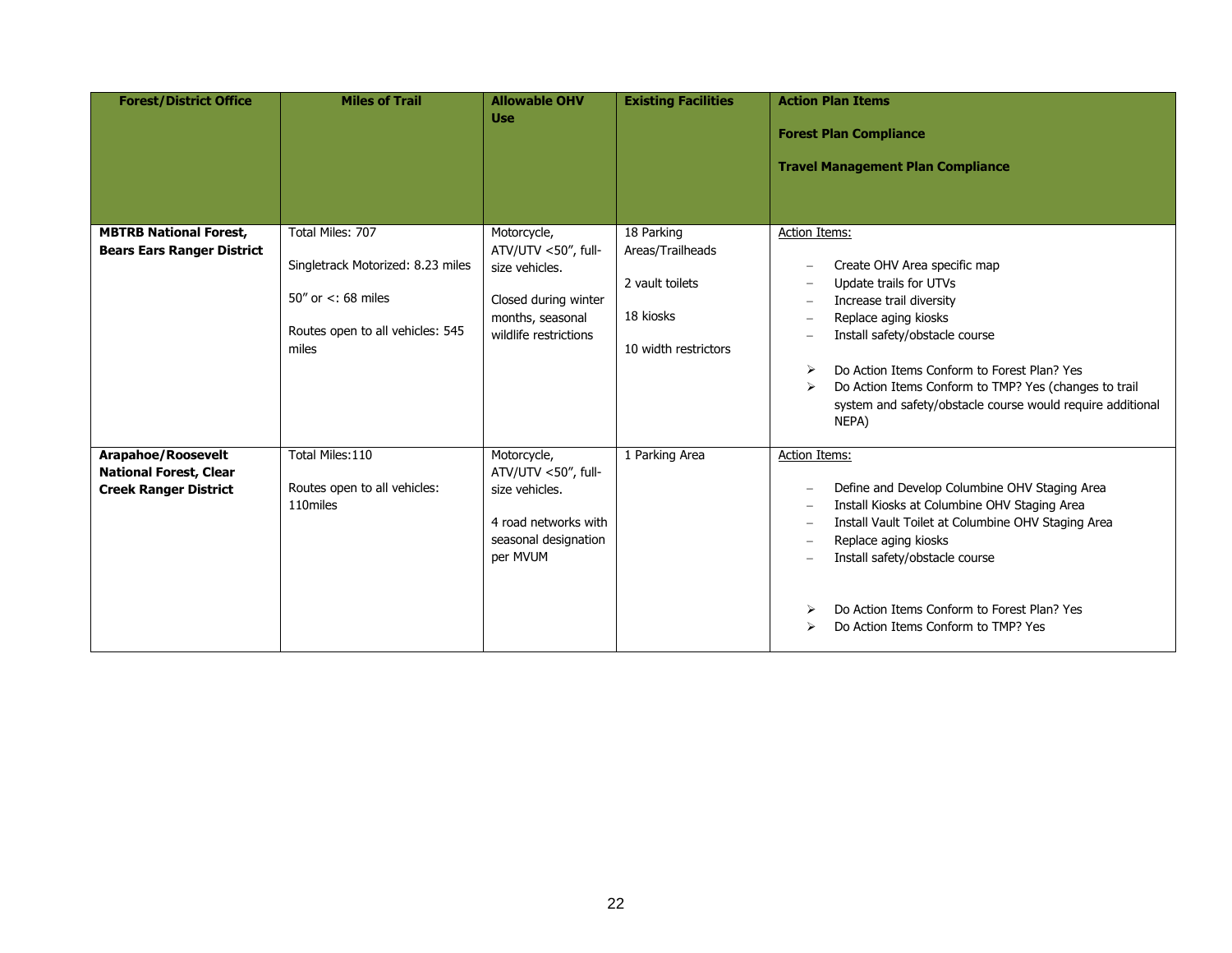| <b>Forest/District Office</b>                                              | <b>Miles of Trail</b>                         | <b>Allowable OHV</b><br><b>Use</b>                                                                                | <b>Existing Facilities</b>                                                                              | <b>Action Plan Items</b><br><b>Forest Plan Compliance</b><br><b>Travel Management Plan Compliance</b>                                                                                                                                                                                                                                                                                                                                                                                                                                                                                                                                                                                                                                                                                                                                                                                                                                                  |
|----------------------------------------------------------------------------|-----------------------------------------------|-------------------------------------------------------------------------------------------------------------------|---------------------------------------------------------------------------------------------------------|--------------------------------------------------------------------------------------------------------------------------------------------------------------------------------------------------------------------------------------------------------------------------------------------------------------------------------------------------------------------------------------------------------------------------------------------------------------------------------------------------------------------------------------------------------------------------------------------------------------------------------------------------------------------------------------------------------------------------------------------------------------------------------------------------------------------------------------------------------------------------------------------------------------------------------------------------------|
| Pike/San Isabel National<br>Forest, South Platte Ranger<br><b>District</b> | Total Miles: 200+<br>< 50" machines on trails | Motorcycle,<br>ATV/UTV $<$ 50".<br>Some seasonal<br>closures due to snow<br>loads and protected<br>wildlife areas | 14 parking areas<br>8 vault toilets<br>99 fire rings<br>20 picnic tables<br>6 loading ramps<br>6 kiosks | <b>Action Items:</b><br>Delineate/improve Rampart Range Trailhead<br>$\overline{\phantom{0}}$<br>Install kiosks at Red Cone, Twin Cone, and Webster Pass (5<br>$\overline{\phantom{0}}$<br>total)<br>Install fire rings in dispersed camping areas (approximately<br>200)<br>Install vault toilet at Handcart (and other trailheads where<br>$\overline{\phantom{0}}$<br>needed)<br>Install picnic tables at Cabin Ridge Trailhead (and other<br>$\overline{\phantom{a}}$<br>trailheads where needed) 10-15 picnic tables total<br>Install shade structures at Rampart Range Trailhead, Flat<br>$\overline{\phantom{a}}$<br>Rocks Trailhead, and Flat Rocks Overlook<br>Install/replace degraded ramps at Rampart Ranger (5 total)<br>$\overline{\phantom{a}}$<br>Install an additional 5-10 loading ramps across District<br>$\overline{\phantom{0}}$<br>Do Action Items Conform to Forest Plan? Yes<br>⋗<br>Do Action Items Conform to TMP? Yes<br>⋗ |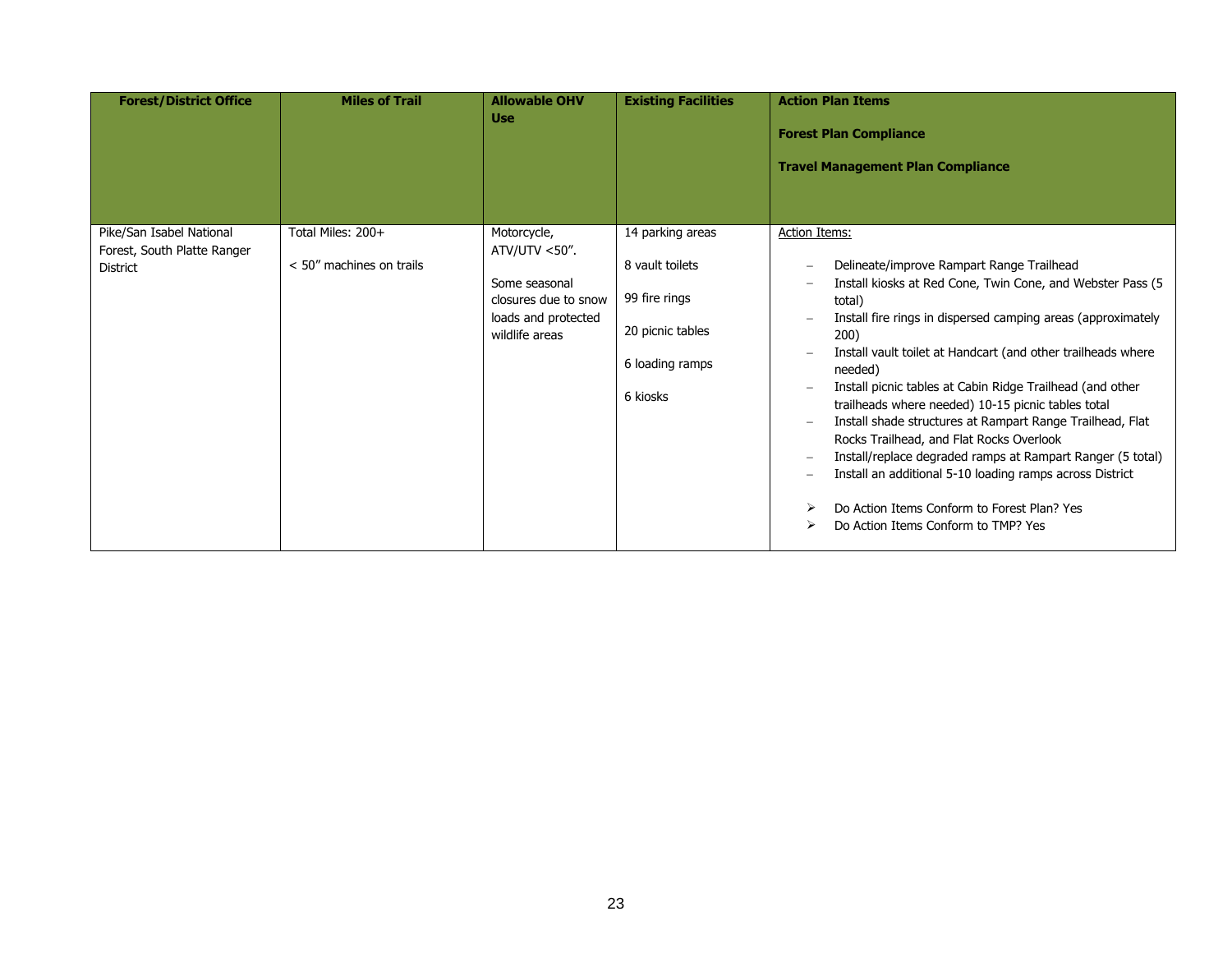### **Successful Implementation**

Through national, state, and local partnerships, there is a unique opportunity to provide outstanding OHV recreation opportunities and experiences in Colorado by implementing the action items described in Tables 1 & 2. To successfully apply the action items depicted in tables 1 & 2 and, and the guidelines listed below, visitor needs, and desires should first be considered to assure they are tailored to each local situation. It is important to identify who the potential visitors are, and will be, and how land managers can best serve them. Existing and potential visitors should be engaged early to help land managers understand what recreational opportunities and experiences desired and what facilities are needed. Each of the following guidelines are essential to the successful development and management of outstanding and sustainable motorized recreation solutions for Colorado enthusiasts.

### Engineering

- Design trails to meet/exceed the desired recreation experience, provide enjoyment & control behavior
- Prepare professional designs and standards for quality and safety
- Limit impacts through sustainable design (Vegetation loss user created trails, Soil erosion, Air Quality Sound, Water Quality, Wildlife Habitat)

### Education - Visitor's need to know/have:

- What to expect during their visit
- Vehicle restrictions
- Unique information about the area
- Behaviors that are appropriate
- What the rules and safety guidelines are and why
- How to get more information
- Maps
- Signs & Information kiosks
- Occasional staff or volunteer contact

### **Enforcement**

- Regular, positive staff presence leads to good management and improved safety
- Enforce local, State, and Federal rules and regulations (for public lands)
- Use enforcement as an education tool when necessary

### Evaluation

- Identify and address problems early
- Identify risks and accident conditions find solutions or change the facility
- Monitor conditions and changes in visitation and resource impacts
- Identify trail management objectives for proper maintenance
- Ask visitors what they do and don't like
- Ask if the area is being properly managed per City, State and Federal laws
- Adaptively manage to correct problems and improve visitor experience and safety

### **Leveraging**

The Colorado Motorized Recreation Action Plan project is a great example of how the leveraging of resources (funding and labor) can be maximized through partnerships. Through BLM's partnership with NOHVCC, it is expected that, for every \$1.00 the BLM expends on the action items listed for this project, an estimated return of \$2.50 will be obtained. As local relationships between the BLM and members of the public continue to grow and improve, and local users become more involved in helping BLM implement specific action items, this number is expected to multiply, significantly in some cases. As an example, currently, the Pipestone project in Montana (the model for this type of motorized recreation partnership leveraging), is seeing a 500% return on its original investment. As the project becomes more focused and continues to gain momentum, this number is expected to increase.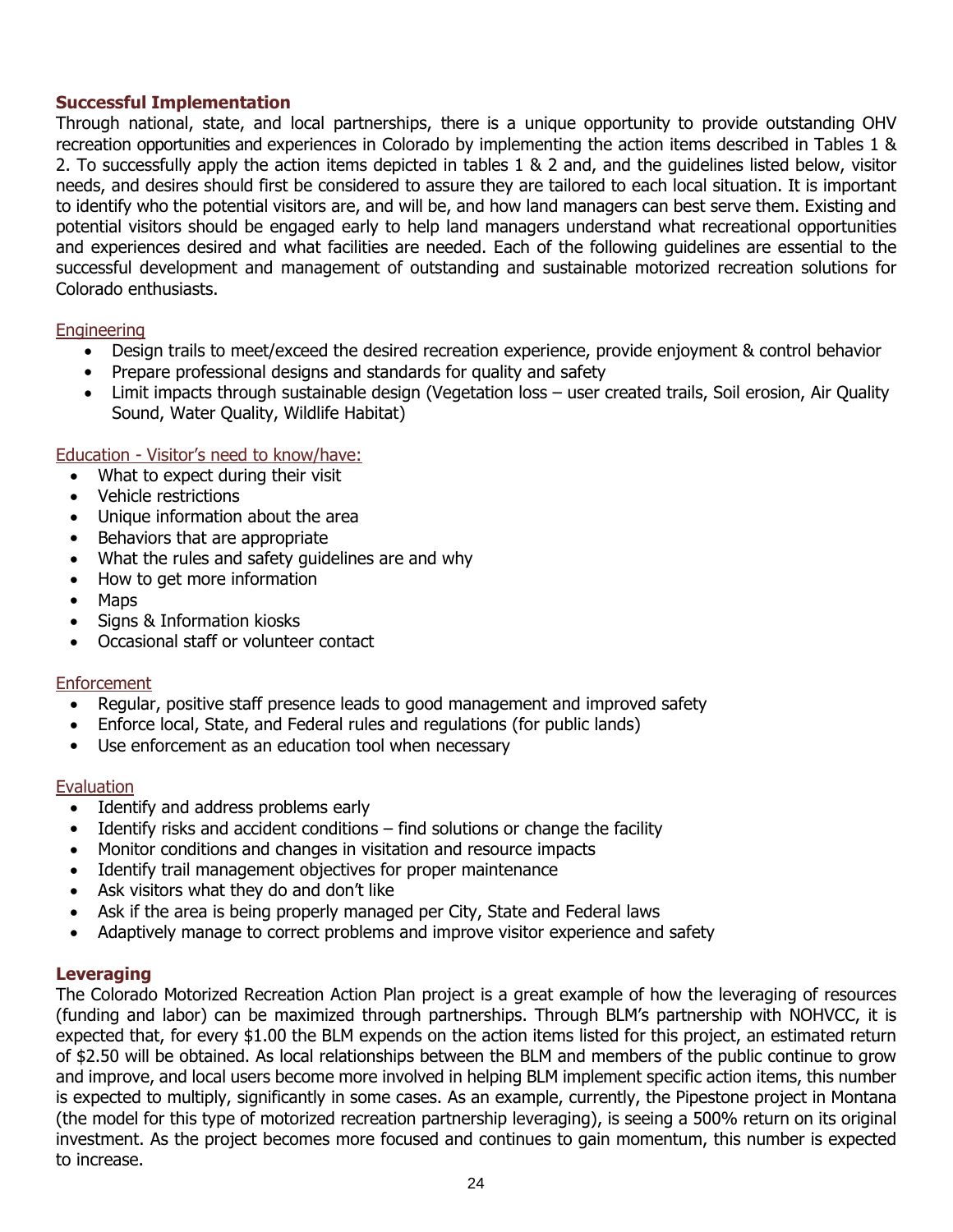Because this is the first time that the Forest Service has been included in this report, accurate figures for leveraging of resources are not available.

### **Conclusion**

The motorized recreation community recognizes that some high-quality opportunities and experiences are currently available on public lands in Colorado. However, increasing demand for sustainable, high-quality recreation opportunities already exceeds the capacity of the public land managers to adequately provide for, and manage, them. This Colorado Motorized Recreation Action Plan draws on the expertise and enthusiasm of many local users and stakeholders in nearby communities who are willing to partner with land managers to increase both the quality, and quantity, of motorized recreation opportunities and experiences on public lands in Colorado.

The benefits of this project will continue to multiply for public land managers and the motorized enthusiasts who enjoy recreating on public. BLM intends to utilize this same approach in additional states around the country (where such an approach is desired and/or needed). NOHVCC has also expressed their commitment to continue assisting the BLM in connecting with communities and moving forward in implementing BLM's goals and objectives for motorized recreation management, in the most fiscally responsible manner possible. The BLM and NOHVCC would welcome continued participation by the Forest Service and State level governing agencies.

By utilizing the community-driven process described in this Action Plan, including the implementation of specific action items through strategic approaches (such as the Four E's of OHV Management), land managers can continue to leverage resources through partnerships to engage stakeholders. This will help to identify volunteer, in-kind, and financial resources, which will improve high priority motorized recreation areas throughout the State.

As BLM Resource Management Plans, Travel Management Plans, and Recreation Area Management Plans are completed around the country, and new or current recreation management areas (both Special and Extensive) are created or enhanced, these same strategies could be incorporated to assist in achieving BLM's ultimate goal of providing users with high quality motorized recreation opportunities and experiences on BLM-managed lands.

### **Important Note**

The "Action Items" listed in tables 1 & 2 are simply recommendations to land managers that manage motorized recreation opportunities in Colorado. This plan encourages specific actions to provide quality motorized recreation opportunities and experiences but does not require it. Many of the items listed are simple in nature and can be completed through partnerships with NOHVCC and their group of formal, local partners at little or no cost to the land manager. Larger action items will require a significant financial investment, including professional engineering, development, and maintenance to be successful. Before specific projects begin, or facilities are installed at these areas, appropriate level National Environmental Policy Act (NEPA) analysis must be completed, and a maintenance plan should be developed to ensure long-term success.